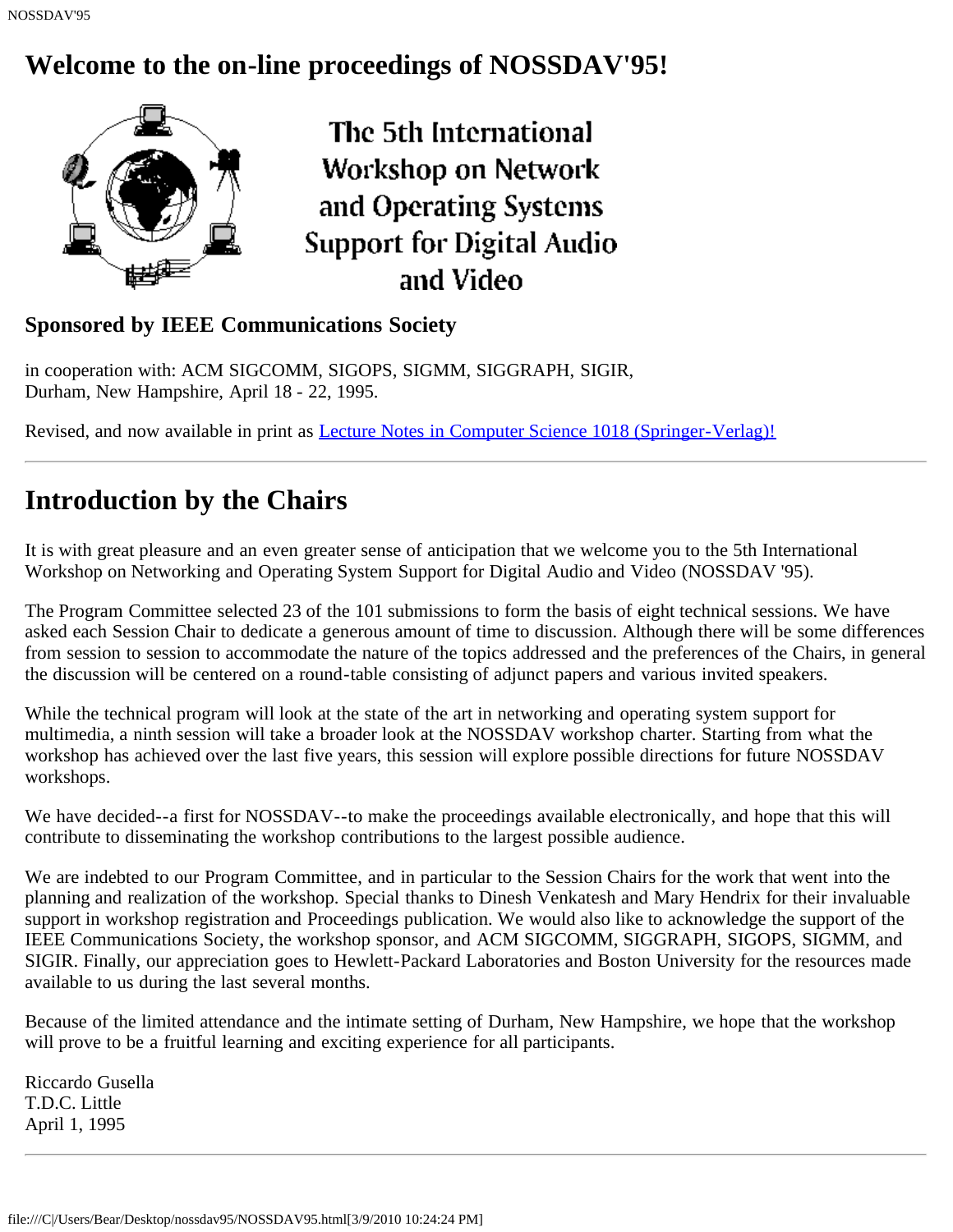# **Accessing the Proceedings**

The proceedings are accessed by through the sequence author --> abstract --> paper.ps, **or,** title --> abstract --> paper.ps

- Index by **<u>[author](#page-3-0)</u>**
- Index by [title](#page-5-0)
- [Program Committee](#page-7-0)
- [Worshop Particpants \(pictures\)](#page-8-0)

Comments on the electronic proceedings are welcome. Send to *[mcl@spiderman.bu.edu](mailto:mcl@spiderman.bu.edu)*.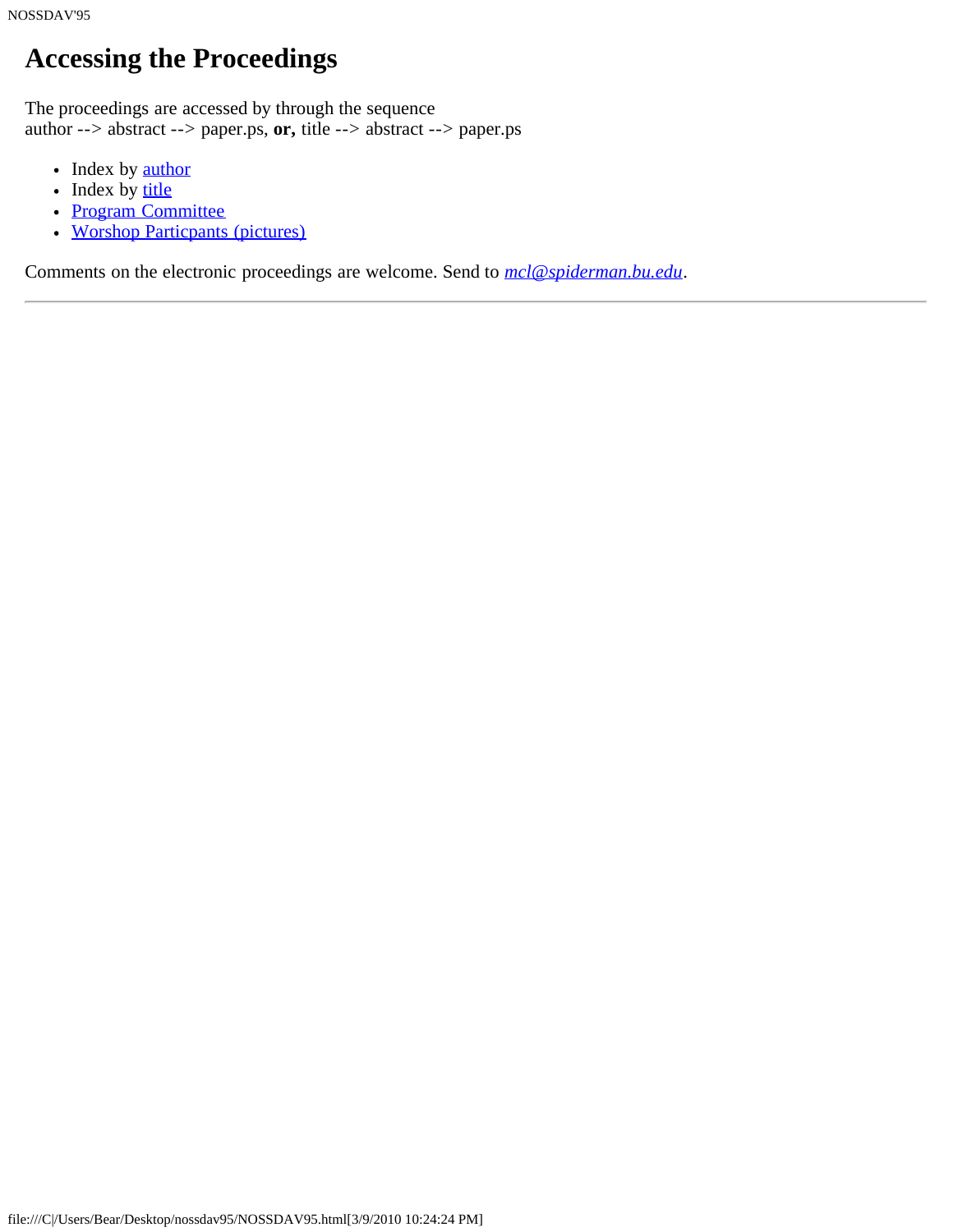## <span id="page-2-0"></span>**Lecture Notes in Computer Science 1018**

The proceedings are published by **Springer-Verlag**.

The book information is as follows:

 Volume editor: T.D.C. Little, R. Gusella Title: Network and Operating System Support for Digital Audio and Video Subtitle: Fifth International Workshop, NOSSDAV'95 Durham, New Hampshire, USA, April 1995 Proceedings Lecture Notes in Computer Science series, Vol. 1018 ISBN: 3-540-60647-5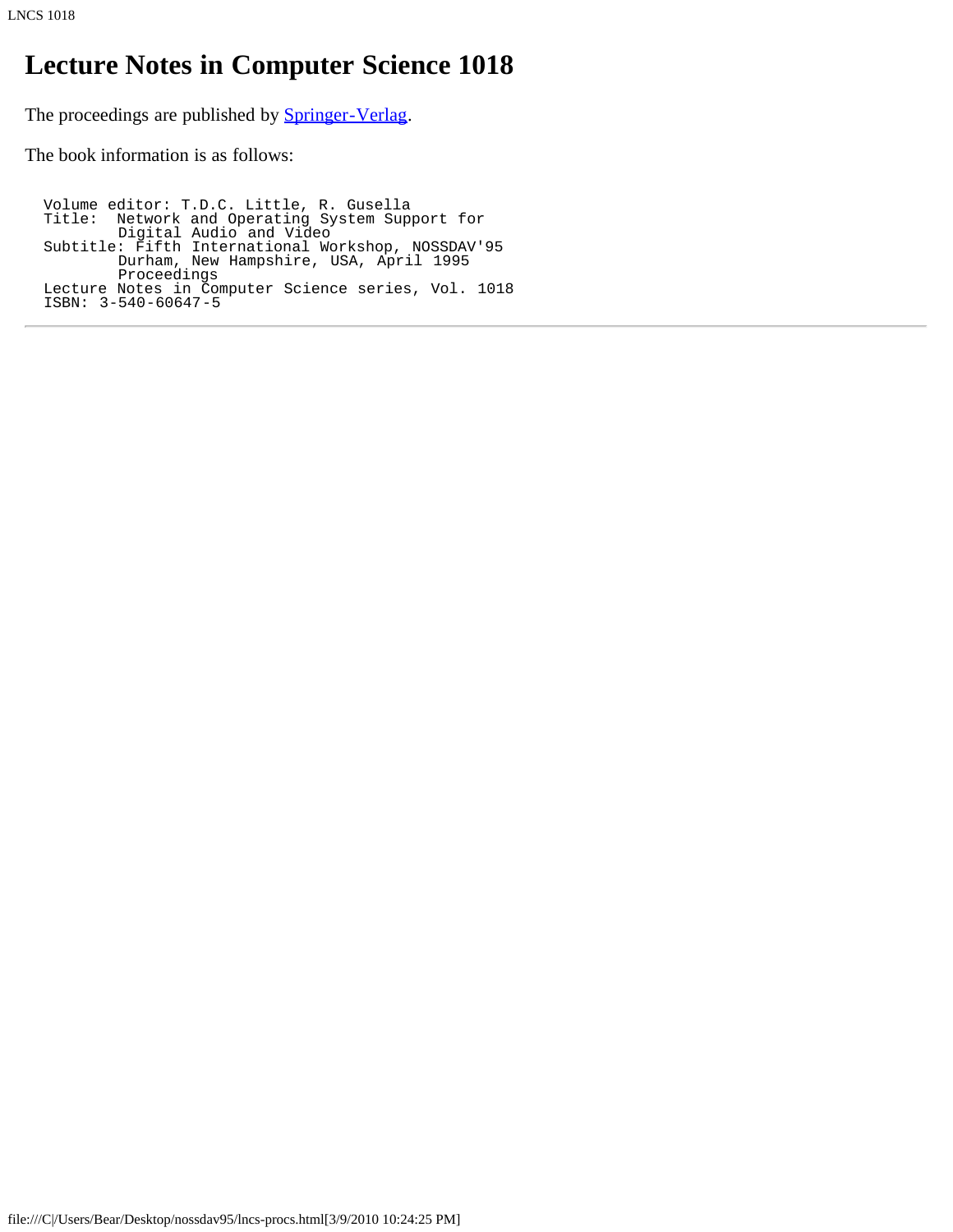# <span id="page-3-0"></span>**Welcome to the on-line proceedings of NOSSDAV'95!**

Revised, and now available in print as [Lecture Notes in Computer Science 1018 \(Springer-Verlag\)!](#page-2-0)

### **Advance Reservation Systems, Chair: Kevin Jeffay**

- **M. Degermark, T. Kohler, S. Pink and O. Schelen**, [Advance Reservations for Predicted Service](#page-13-0)
- **D. Ferrari, A. Gupta and G. Ventre**, [Distributed Advance Reservation of Real-Time Connections](#page-9-0)
- **L. Wolf, L. Delgrossi, R. Steinmetz, S. Schaller and H. Wittig**, [Issues of Reserving Resources in Advance](#page-10-0)

### **Operating System Support, Chair: Duane Northcutt**

- **P. Leydekkers, V. Gay and L. Franken, A Computational and Engineering View on Open Distributed Real-**[Time Multimedia Exchange](#page-16-0)
- **M.B. Jones, P. Leach, R. Draves and J. Barrera, III**, [Support for User-Centric Modular Real-Time Resource](#page-13-1) [Management in the Rialto Operating System](#page-13-1)
- **K. Jeffay and D. Bennett**[, A Rate-Based Execution Abstraction for Multimedia Computing](#page-16-1)
- **C.J. Lindblad**, [VuSystem Performance Measurements](#page-12-0)
- **C.D. Cranor and G.M. Parulkar**, [Design of Universal Continuous Media I/O\[\\*\]](#page-15-0)
- **H. Kitamura, K. Taniguchi, H. Sakamoto and T. Nishida**, [A New OS Architecture for High Performance](#page-12-1) [Communication Over ATM Networks -- Zero-copy Architecture --](#page-12-1)

### **Resource Management and Quality of Service, Chair: Aurel Lazar**

- **A. Eleftheriadis and D. Anastassiou**, [Meeting Arbitrary QoS Constraints Using Dynamic Rate Shaping of](#page-20-0) [Coded Digital Video](#page-20-0)
- **A. Campbell, D. Hutchinson and C. Aurrecoechea**, [Dynamic QoS Management for Scalable Video Flows](#page-19-0)
- **D. Venkatesh and T.D.C. Little**, [Dynamic Service Aggregation for Efficient Use of Resources in Interactive](#page-19-1) [Video Delivery](#page-19-1)
- **K. Kawachiya, M. Ogata, N. Nishio and H. Tokuda**, [Evaluation of QoS-Control Servers on Real-Time Mach](#page-12-2)
- **L. Schreier and M. Davis**, [System-Level Resource Management for Network-Based Multimedia Applications](#page-17-0)

### **NOSSDAV Retrospective, Chairs: Domenico Ferrari and Dan Swinehart**

### **Audio and Video Systems, Chair: Raj Yavatkar**

- **N. Chaddha, G. Wall and B. Schmidt**, [An End-to-End Software Only Scalable Video Delivery System](#page-14-0)
- **S. Cen, C. Pu, R. Staehli, C. Cowan and J. Walpole**, [A Distributed Real-Time MPEG Audio Player](#page-13-2)
- **J.C. Bolot, H. Crepin and A. Garcia**, [Analysis of Audio Packet Loss over Packet-Switched Networks](#page-14-1)
- **H.C. Lauer, C. Shen, R. Osborne, J. Howard and Q. Zheng, M, Takegaki, H. Shimakawa and I. Mizunuma**, [Digital Audio and Video in Industrial Systems](#page-16-2)
- **K. Fall, J. Pasquale and S. McCanne**, [Workstation Video Playback Performance with Competitive Process](#page-11-0) [Load](#page-11-0)

## **Scheduling and Synchronization, Chair: Chuck Kalmanek**

- **K. Rothermel and T. Helbig**, [An Adaptive Stream Synchronisation Protocol](#page-9-1)
- **B. Schmidt, J. Northcutt, and M. Lam**,[A Method and Apparatus for Measuring Media Synchronization](#page-20-1)
- **J. Nieh and M.S. Lam**,[Integrated Processor Scheduling for Multimedia](#page-16-3)
- **A. Mauthe and G. Coulson**, [Scheduling and Admission Testing for Jitter Constrained Periodic Threads](#page-11-1)
- **R. Yavatkar and K. Lakshman**, [A CPU Scheduling Algorithm for Continuous Media Applications](#page-18-0)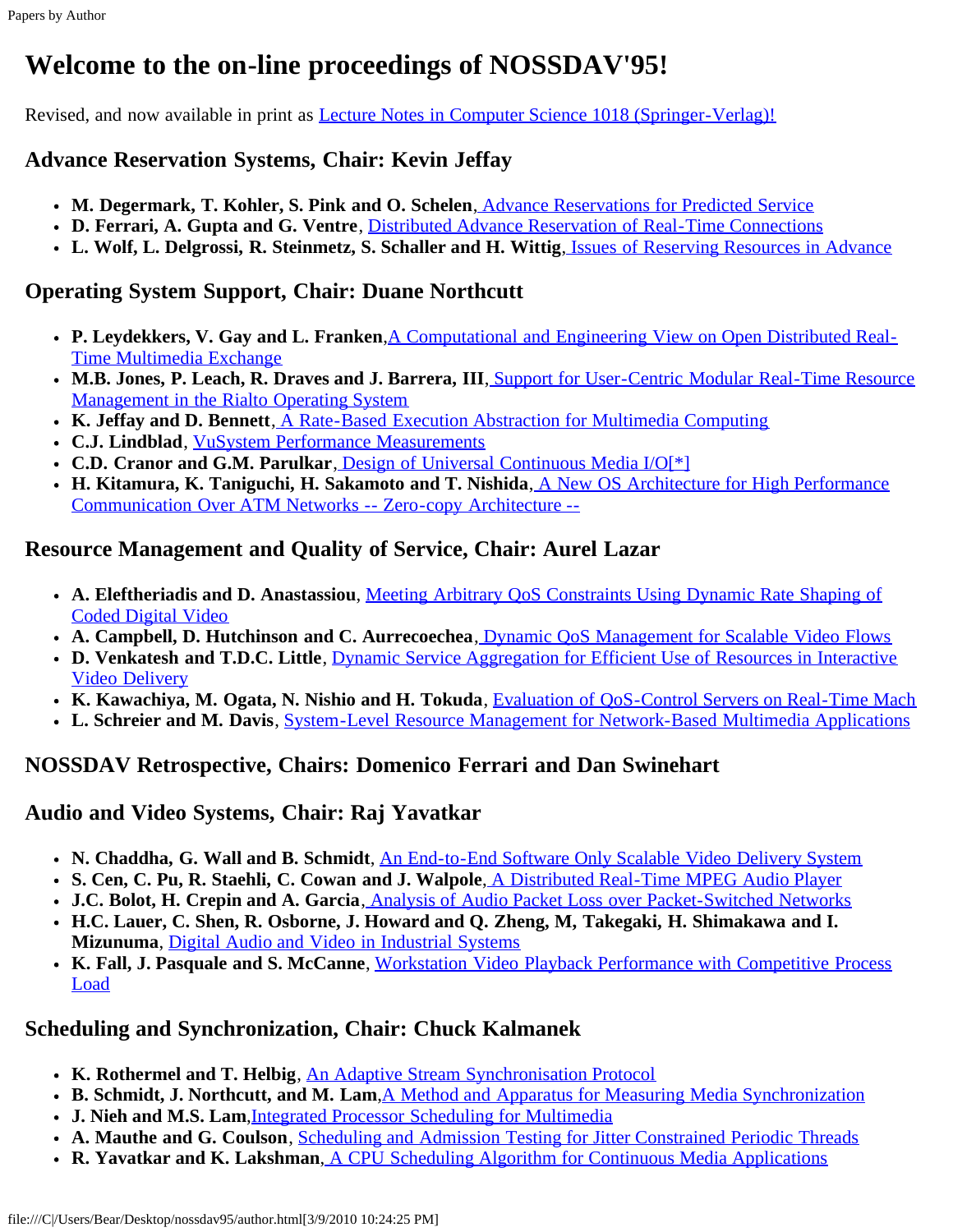#### **Multicasting, Chair: Jim Kurose**

- **H. Schulzrinne**, [Dynamic Configuration of Conferencing Applications Using Pattern-Matching Multicast](#page-17-1)
- **E. Biersack and J. Nonnenmacher**, [Wave: A New Multicast Routing Algorithm for Static and Dynamic](#page-10-1) **[Multicast Groups](#page-10-1)**
- **R. Bettati D. Ferrari, A. Gupta, W. Heffner, W. Howe, M. Moran, Q. Nguyen and R. Yavatkar**, [Connection Establishment for Multi-Party Real-Time Communication](#page-14-2)
- **K.C. Almeroth and M.H. Ammar**, [The Role of Multicast Communication in the Provision of Scalable and](#page-10-2) [Interactive Video-on-Demand Service](#page-10-2)

#### **Network Scheduling and Real-Time Networking, Chair: Steve Pink**

- **H. Zhang and E.W. Knightly, [A New Approach to Support VBR Video in Packet-Switched Networks](#page-14-3)**
- **P. Goyal, S. Lam and H. Vin**, [Determining End-to-End Delay Bounds in Heterogeneous Networks](#page-15-1)
- **V. Bansal, R.J. Siracusa, J.P. Hearn, G. Ramamurthy and D. Raychaudhuri**, [Adaptive QoS-Based API for](#page-11-2) [ATM Networking](#page-11-2)
- **S.S. Lam and G.G. Xie**, [Burst Scheduling Networks: Flow Specification and Performance Guarantees](#page-10-3)
- **M. Grossglauser, S. Keshav and D. Tse** , [The Case Against Variable Bit Rate Service](#page-12-3)

#### **Storage Architectures, Chair: Jon Walpole**

- **S.W. Lau and J.C.S. Lui**, [A Novel Video-on-demand Storage Architecture for Supporting Constant Frame Rate](#page-9-2) [with Variable Bit Rate Retrieval](#page-9-2)
- **A.J. Chaney, I.D. Wilson and A. Hopper**[, The Design and Implementation of a Raid-3 Multimedia File Server](#page-18-1)
- **M.M. Buddhikot and G. Parulkar**, [Efficient Data Layout, Scheduling and Playout Control in a Multimedia](#page-19-2) [Storage Server](#page-19-2)
- **S. Stoller and J. DeTreville**, [Storage Replication and Layout in Video-on-Demand Servers](#page-18-2)
- **S. Paek, P. Bocheck and S. Chang**, [Scalable MPEG2 Video Servers with Heterogeneous QoS on Parallel Disk](#page-9-0) **[Arrays](#page-9-0)**
- **G. Neufeld, D. Makaroff and N. Hutchinson** , [Design of a Variable Bit Rate Continuous Media Server](#page-9-3)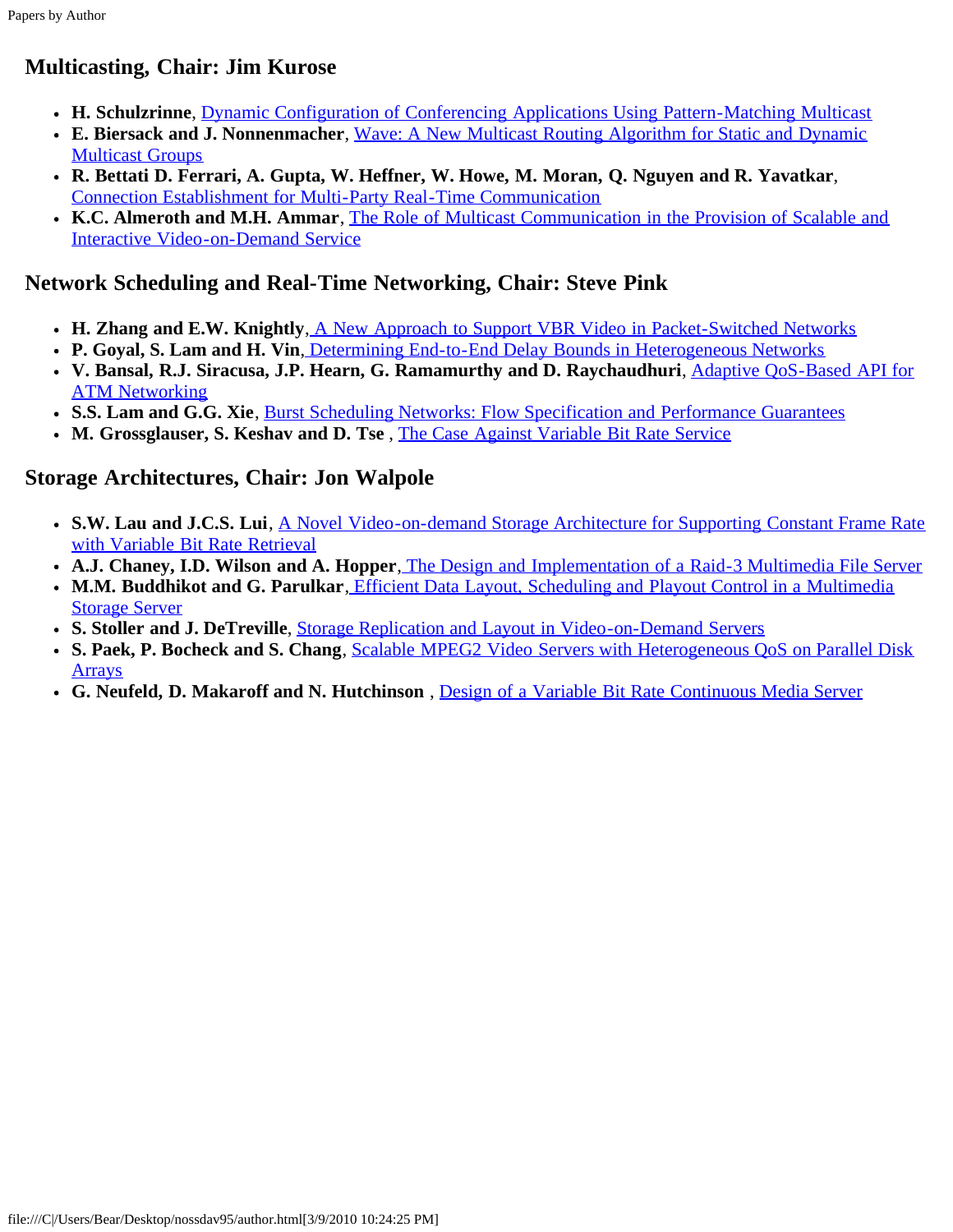# <span id="page-5-0"></span>**Welcome to the on-line proceedings of NOSSDAV'95!**

Revised, and now available in print as *[Lecture Notes in Computer Science 1018 \(Springer-Verlag\)!](#page-2-0)* 

#### **Advance Reservation Systems, Chair: Kevin Jeffay**

- **[Advance Reservations for Predicted Service](#page-13-0)**, M. Degemark , T. Kohler, S. Pink and O. Schelen
- **[Distributed Advance Reservation of Real-Time Connections](#page-15-2)**, D. Ferrari, A. Gupta and G. Ventre
- **[Issues of Reserving Resources in Advance](#page-10-0)**, L. Wolf, L. Delgrossi, R. Steinmetz, S. Schaller and H. Wittig

#### **Operating System Support, Chair: Duane Northcutt**

- **[A Computational and Engineering View on Open Distributed Real-Time Multimedia Exchange](#page-16-0)**, P. Leydekkers, V. Gay and L. Franken
- **[Support for User-Centric Modular Real-Time Resource Management in the Rialto Operating System](#page-13-1)**, M.B. Jones, P. Leach, R. Draves and J. Barrera, III
- **[A Rate-Based Execution Abstraction for Multimedia Computing](#page-16-1)**, K. Jeffay and D. Bennett
- **[VuSystem Performance Measurements](#page-12-0)**,C.J. Lindblad
- **[Design of Universal Continuous Media I/O\[\\*\]](#page-15-0)**, C.D. Cranor and G.M. Parulkar
- **[A New OS Architecture for High Performance Communication Over ATM Networks--Zero-Copy](#page-12-1) [Architecture](#page-12-1)**, H. Kitamura, K. Taniguchi, H. Sakamoto and T. Nishida

#### **Resource Management and Quality of Service, Chair: Aurel Lazar**

- **[Meeting Arbitrary QoS Constraints Using Dynamic Rate Shaping of Coded Digital Video](#page-20-0)**, A. Eleftheriadis and D. Anastassiou
- **[Dynamic QoS Management for Scalable Video Flows](#page-19-0)**, A. Campbell, D. Hutchinson and C. Aurrecoechea
- **[Dynamic Service Aggregation for Efficient Use of Resources in Interactive Video Delivery](#page-19-1)**,S. D. Venkatesh and T.D.C. Little
- **[Evaluation of QoS-Control Servers on Real-Time Mach](#page-12-2)**, K. Kawachiya, M. Ogata, N. Nishio and H. Tokuda
- **[System-Level Resource Management for Network-Based Multimedia Applications](#page-17-0)**, L. Schreier and M. Davis

#### **NOSSDAV Retrospective, Chairs: Domenico Ferrari and Dan Swinehart**

#### **Audio and Video Systems, Chair: Raj Yavatkar**

- **[An End-to-End Software Only Scalable Video Delivery System](#page-14-0)**, N. Chaddha, G. Wall and B. Schmidt
- **[A Distributed Real-Time MPEG Audio Player](#page-13-2)**, S. Cen, C. Pu, R. Staehli, C. Cowan and J. Walpole
- **[Analysis of Audio Packet Loss over Packet-Switched Networks](#page-14-1)**, C. Bolot, H. Crepin and A. Garcia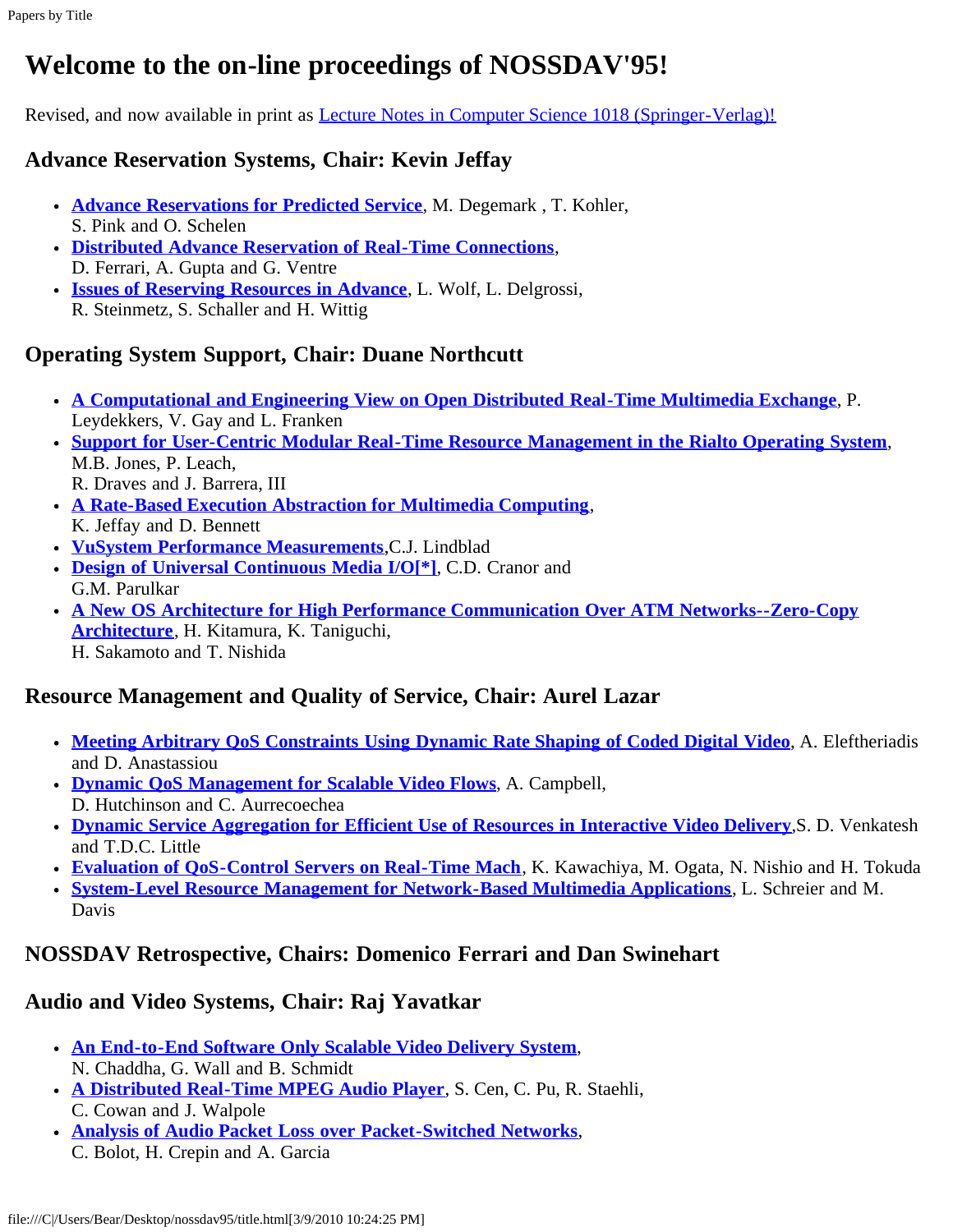Papers by Title

- **[Digital Audio and Video in Industrial Systems](#page-16-2)**, H. Lauer, C. Shen, R. Osborne, J. Howard and Q. Zheng, M, Takegaki, H. Shimakawa and I. Mizunuma
- **[Workstation Video Playback Performance with Competitive Process Load](#page-11-0)**, K. Fall, J. Pasquale and S. McCanne

#### **Scheduling and Synchronization, Chair: Chuck Kalmanek**

- **[An Adaptive Stream Synchronization Protocol](#page-9-1)**, K. Rothermel and T. Helbig
- **[A Method and Apparatus for Measuring Media Synchronization](#page-20-1)**, B. Schmidt, J. Northcutt, and M. Lam
- **[Integrated Processor Scheduling for Multimedia](#page-16-3)**, J. Nieh and M.S. Lam
- **[Scheduling and Admission Testing for Jitter Constrained Periodic Threads](#page-11-1)**, A. Mauthe and G. Coulson **[A CPU Scheduling Algorithm for Continuous Media Applications](#page-18-0)**,
	- R. Yavatkar and K. Lakshman

#### **Multicasting, Chair: Jim Kurose**

- **[Dynamic Configuration of Conferencing Applications Using Pattern-Matching Multicast](#page-17-2)**,H. Schulzrinne
- **[Wave: A New Multicast Routing Algorithm for Static and Dynamic Multicast Groups](#page-10-1)**, E. Biersack and J. Nonnenmacher
- **[Connection Establishment for Multi-Party Real-Time Communication](#page-14-2)**, R. Bettati,D. Ferrari, A. Gupta, W. Heffner, W. Howe,
- M. Moran, Q. Nguyen and R. Yavatkar
- **[The Role of Multicast Communication in the Provision of Scalable and Interactive Video-on-Demand](#page-10-2) [Service](#page-10-2)**, K.C. Almeroth and
- M.H. Ammar
- Invited Panelists

#### **Network Scheduling and Real-Time Networking Chair: Steve Pink**

- **[A New Approach to Support VBR Video in Packet Switched Networks,](#page-14-3)**H. Zhang and E.W. Knightly
- **[Determining End-to-End Delay Bounds in Heterogeneous Networks](#page-15-1)**, P. Goyal, S. Lam and H. Vin
- **[Adaptive QoS-Based API for ATM Networking](#page-11-2)**, V. Bansal, R.J. Siracusa, J.P. Hearn, G. Ramamurthy and D. Raychaudhuri
- **[Burst Scheduling Networks: Flow Specification and Performance Guarantees](javascript:if(confirm()**, S.S. Lam and G.G. Xie
- **[The Case Against Variable Bit Rate Service](#page-12-3)**, M. Grossglauser, S. Keshav and D. Tse

#### **Storage Architectures, Chair: Jon Walpole**

- **[A Novel Video-on-demand Storage Architecture for Supporting Constant Frame Rate with Variable Bit](#page-9-2) [Rate Retrieval](#page-9-2)**,S.W. Lau and J.C.S. Lui
- **[The Design and Implementation of a Raid-3 Multimedia File Server](#page-18-1)**, A.J. Chaney and I.D. Wilson
- **[Efficient Data Layout, Scheduling and Playout Control in a Multimedia Storage Server](#page-19-2)**, M.M. Buddhikot and G. Parulkar
- **[Storage Replication and Layout in Video-on-Demand Servers](#page-18-2)**, S. Stoller and J. DeTreville
- **[Scalable MPEG2 Video Servers with Heterogeneous QoS on Parallel Disk Arrays](#page-9-0)**, S. Paek, P. Bocheck and S. Chang
- **[Design of a Variable Bit Rate Continuous Media Server](#page-9-3)**, G. Neufeld, D. Makaroff and N. Hutchinson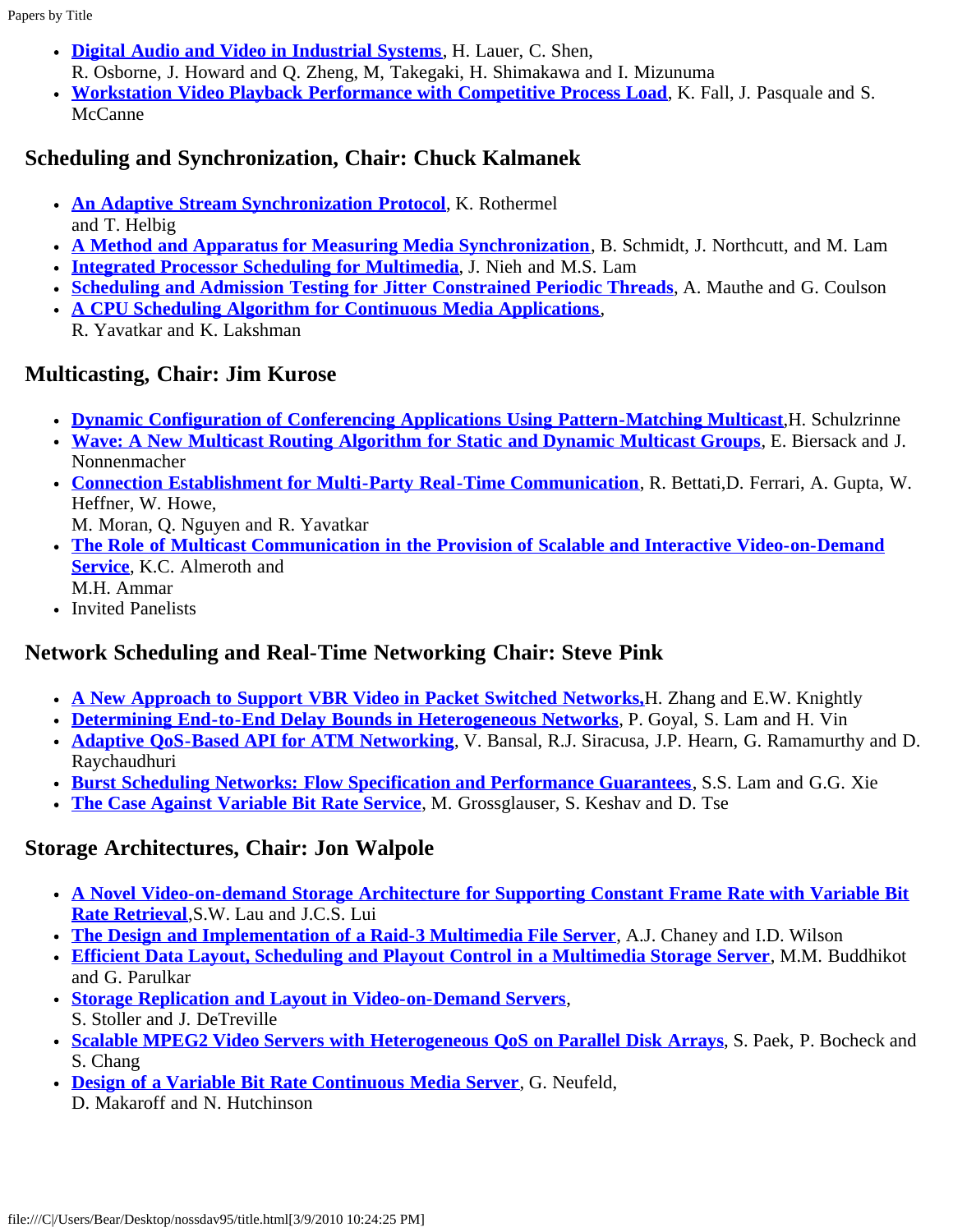# <span id="page-7-0"></span>**Program Co-Chairs:**

Riccardo Gusella and HP Labs USA<br>T.D.C. Little and Hoston Unive

Boston University USA

## **Program Committee:**

Stavros Christodoulakis Technical University of Crete Aurel Lazar Columbia University Derek McAuley Cambridge University Radu Popescu-Zeletin GMD-FOKUS Jon Rosenberg C|NET Doug Shepherd Lancaster University Jean-Bernard Stefani France Telecom/CNET Daniel Swinehart Xerox PARC Raj Yavatkar University of Kentucky

## **Additional Referees**

Milind Buddikot Washington University Zubin Dittia Washington University Anand Krishnamurthy Boston University Christos Papadopoulos Washington University Gopal Raman Washington University Srinivas Ramanathan HP Labs Dinesh Venkatesh Boston University

Domenico Ferrari University of California Berkeley Ralf Herrtwich IBM Creative Multimedia Studios Andy Hopper Olivetti & University of Cambridge Kevin Jeffay University of North Carolina at Chapel Hill Chuck Kalmanek AT&T Bell Laboratories Jim Kurose University of Massachusetts at Amherst Duane Northcutt Sun Microsystems Laboratories Guru Parulkar Washington University Steve Pink Swedish Institute of Computer Science K.K. Ramakrishnan AT&T Bell Laboratories P. Venkat Rangan University of California San Diego Eve Schooler California Institute of Technology Cormac Sreenan AT&T Bell Laboratories Hideyuki Tokuda Carnegie Mellon University/Keio University Jon Walpole Oregon Graduate Institute of Science & Technology

K. Lakshman University of Kentucky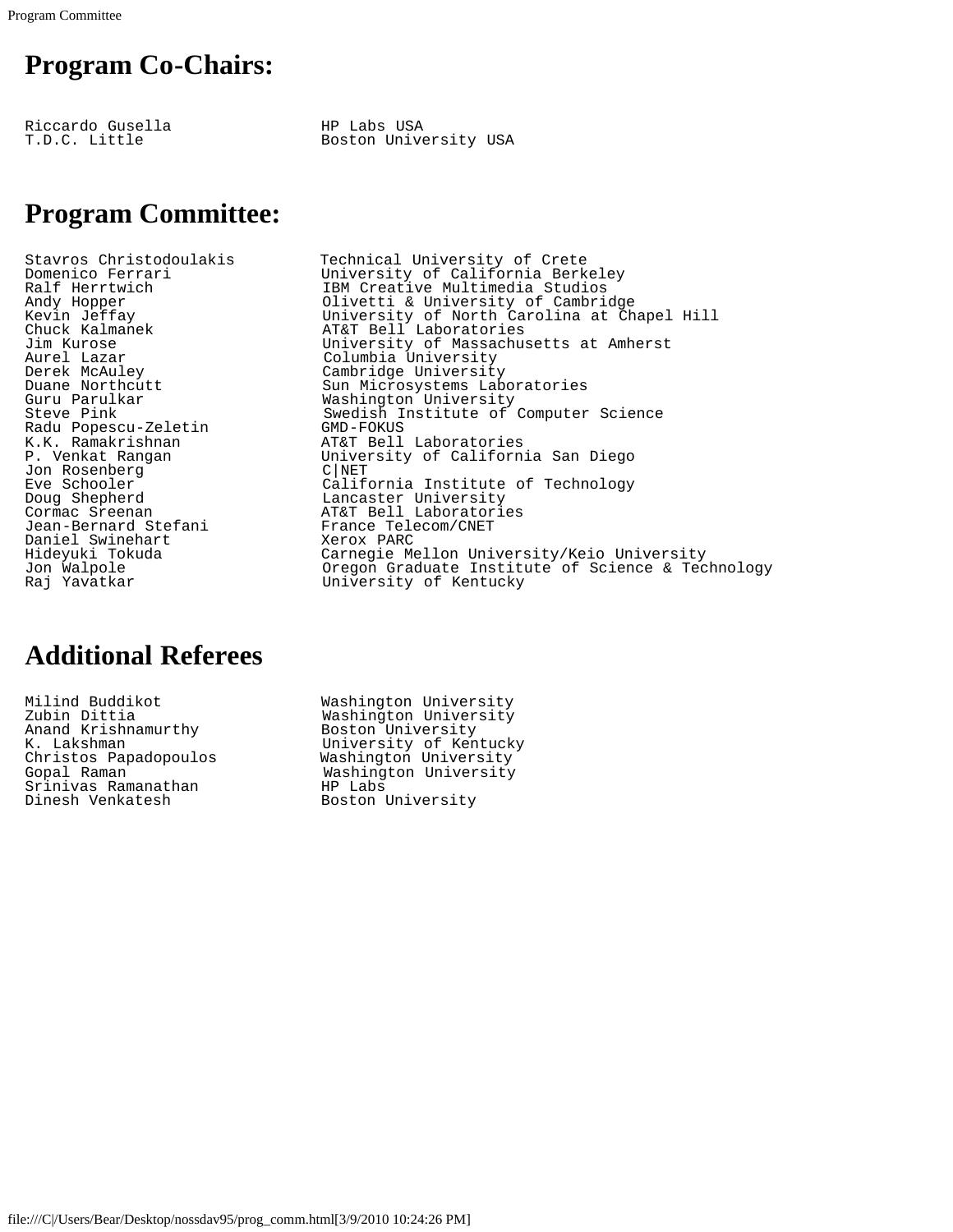<span id="page-8-0"></span>Г

#### [Page One](#page-21-0)

#### **Almeroth to Degermark**

#### [Page Two](#page-22-0)

#### **Delgrossi to Kitamura**

#### [Page Three](#page-24-0)

#### **Knightly to Neih**

#### [Page Four](#page-26-0)

#### **Neufeld to Zhang**

Return to the <u>NOSSDAV</u> page.<br>Last updated: November 13, 1995 Send Your Comments to [Webmaster.](mailto:jntran@bu.edu)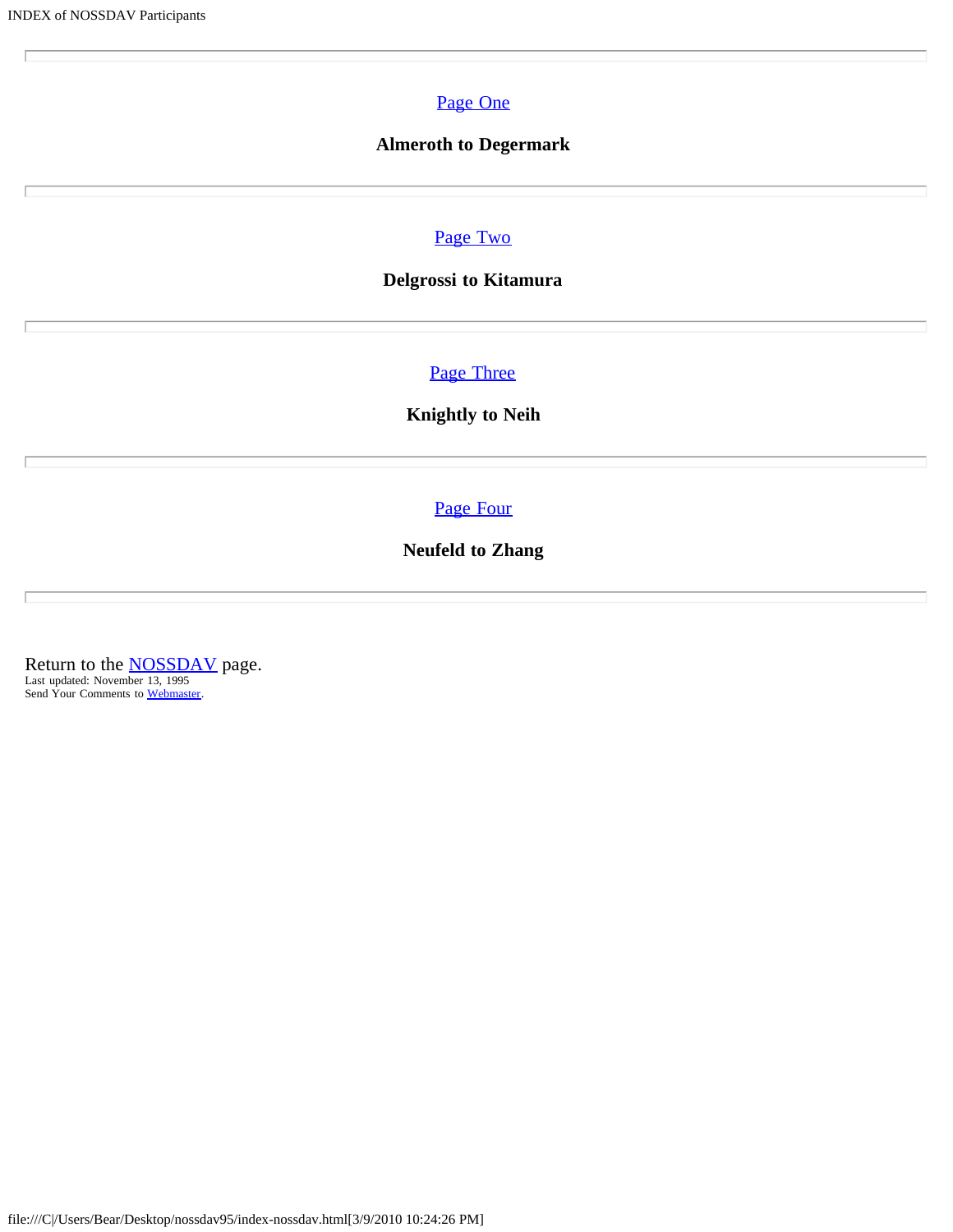# <span id="page-9-0"></span>**NOSSDAV'95 Paper Abstracts**

<span id="page-9-1"></span> Kurt Rothermel and Tobias Helbig, **[An Adaptive Stream Synchronization Protocol,"](file:///C|/Users/Bear/Desktop/nossdav95/RothermelHelbig.ps)** *Proc. 5th Intl. Workshop on Network and Operating System Support for Digital Audio and Video*, Durham, New Hampshire, April 18-21, 1995, pp. 189-202.

**Abstract:** Protocols for synchronizing data streams should be highly adaptive with regard to both changing network conditions as well as to individual user needs. The Adaptive Synchronization Protocol we are going to describe in this paper supports any type of distribution of the stream group to be synchronized. It incorporates buffer level control mechanisms allowing an immediate reaction on overflow or underflow situations. Moreover, the proposed mechanism is flexible enough to support a variety of synchronization policies and allows to switch them dynamically during presentation. Since control messages are only exchanged when the network conditions actually change, the message overhead of the protocol is very low.

**Keywords**: Communication protocols, stream synchronization, quality of service, buffer control algorithm.

<span id="page-9-2"></span>**• S.W. Lau and John C.S. Lui, ["A Novel Video-On-Demand Storage Architecture for Supporting Constant](file:///C|/Users/Bear/Desktop/nossdav95/cslui.ps) ["Frame Rate with Variable Bit Rate Retrieval,"](file:///C|/Users/Bear/Desktop/nossdav95/cslui.ps)** *Proc. 5th Intl. Workshop on Network and Operating System Support for Digital Audio and Video*, Durham, New Hampshire, April 18-21, 1995, 315-326.

Abstract: One of the quality of service (QOS) factors in video-on-demand (VOD) applications is to provide high resolution quality to end users. One way to achieve this is to provide a constant display frame rate (e.g., 30 frames/sec) at the display station. However, due to the nature of video files and compression technique applied, video frame sizes vary significantly from frame to frame. Therefore, although the display frame rate is fixed, data retrieval is a variable bit rate process. Conventional VOD storage servers assume a peak rate retrieval of video files. Therefore, the number of concurrent requests to the VOD server cannot be maximized. In this paper, we consider a VOD storage the number of concurrent requests to the VOD server cannot be maximized. In this paper, we consider a VOD storage server which can support a fixed frame rate at the display and at the same time, variable bit rates retrieval of compressed video files. We describe (1) video files layout strategy, (2) request scheduling algorithm, (3) buffering issues and, (4) various VCR features support such that the number of concurrent requests can be maximized.

**Keywords**: Multimedia storage architecture, scheduling, variable bit rate retrieval.

<span id="page-9-3"></span> G. Neufeld, D. Makaroff and N. Hutchinson, **["The Design of a Variable Bit Rate Continuous Media Server,"](file:///C|/Users/Bear/Desktop/nossdav95/neufeld.ps)** *Proc. 5th Intl. Workshop on Network and Operating System Support for Digital Audio and Video*, Durham, New Hampshire, April 18-21, 1995, pp. 375-378.

**Abstract:** This paper describes the design and implementation of a file server for variable bit rate continuous media. Most continuous media file servers have been designed for constant bit rate streams. We address the problem of building a server where each stream may have a different bit rate and, more importantly, where the bit rate within a single stream may vary considerably. Such servers will be come increasingly more important because of Variable Bit Rate (VBR) compression standards such as MPEG-2.

**Keywords**: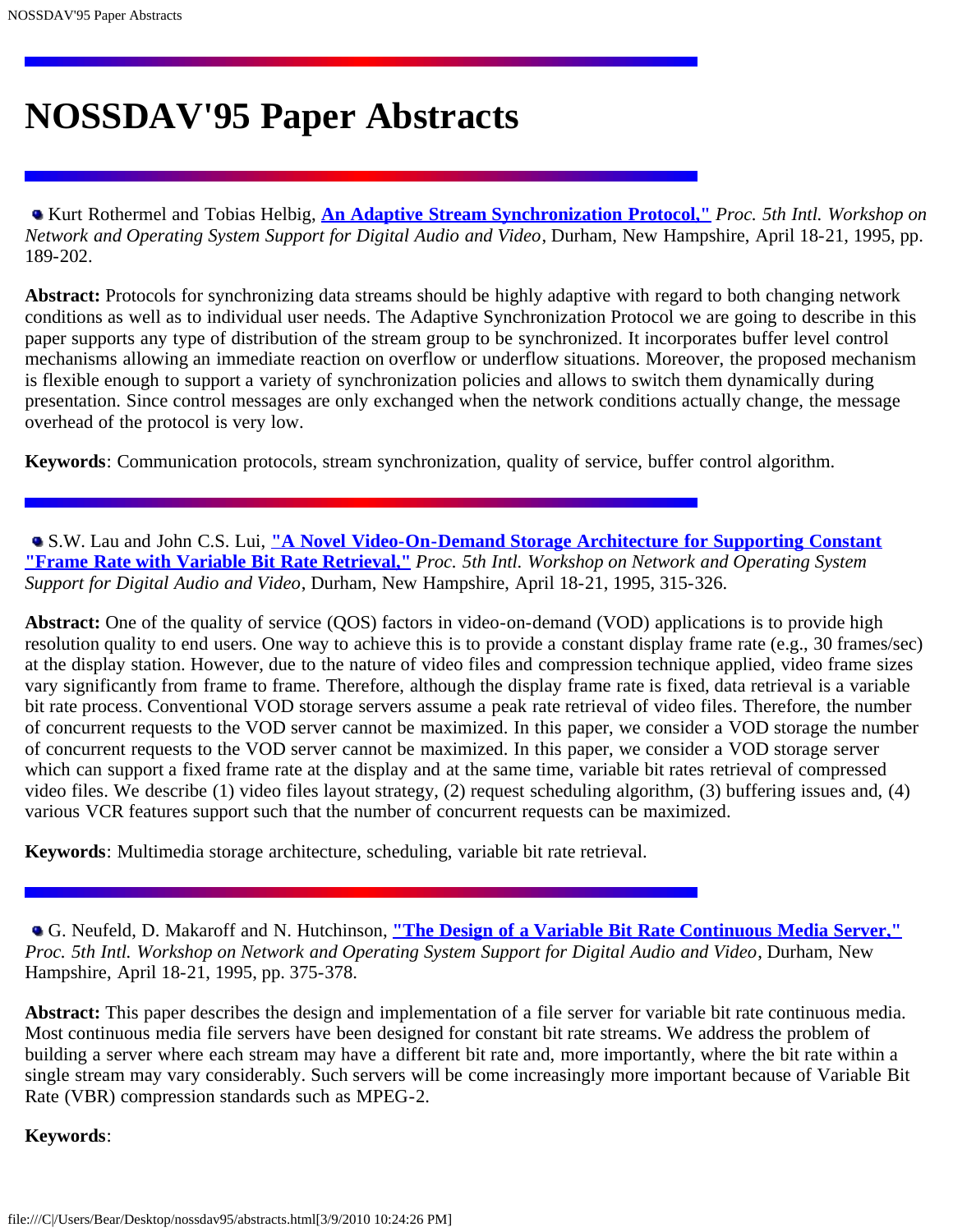<span id="page-10-3"></span> S. Lam and G. Xie, **["Burst Scheduling Networks: Flow Specification and Performance Guarantees,"](file:///C|/Users/Bear/Desktop/nossdav95/Lam_revised.ps)** *Proc. 5th Intl. Workshop on Network and Operating System Support for Digital Audio and Video*, Durham, New Hampshire, April 18-21, 1995, pp. 303-306.

**Abstract:** We present a class of packet switching networks, called Burst Scheduling Networks, designed to provide throughput, delay, and delay jitter guarantees. These performance guarantees are derived from the delay guarantee of a VC server, and a new traffic model called Flow Specification. The delay guarantee of a VC server has several desirable properties, including the following firewall property: The guarantee to a flow is unaffected by the behavior of other flows sharing the same server. There is no assumption that sources are flow-controlled or well-behaved. Each guaranteed flow is modeled as a sequence of bursts, each of which is a sequence of packets. Bursts are needed to specify two types of jitter bounds: over the delays of packets in a burst, and over the delays of bursts in a flow. For video flows, each encoded picture is naturally modeled by a burst. The model is also appropriate for audio and data flows that require delay and delay jitter guarantees. With the new traffic model, a flow can be partitioned into intervals (bursts) that have substantially different average rates; the first packet of a burst carries information on the size and average rate of the burst. Switches are designed to process flows efficiently in bursts.

**Keywords**: Packet switching, delay guarantee, delay jitter guarantee, throughput guarantee, firewall property, virtual clock, Burst Scheduling, video.

<span id="page-10-2"></span>**• K. Almeroth and M. Ammar, ["The Role of Multicast Communication in the Provision of Scalable and](file:///C|/Users/Bear/Desktop/nossdav95/almeroth.ps) [Interactive Video-On-Demand Service,"](file:///C|/Users/Bear/Desktop/nossdav95/almeroth.ps)** *Proc. 5th Intl. Workshop on Network and Operating System Support for Digital Audio and Video*, Durham, New Hampshire, April 18-21, 1995, pp. 267-270.

**Abstract:** Multicast delivery can improve the scalability of Video-On-Demand (VOD) systems by allowing multiple customers to share one set of video server and network resources. In such a system, providing customer interactivity can be difficult. In this paper we overview our work which addresses how interactivity may be accomplished in a multicast delivery environment and analyzes the performance of such systems.

**Keywords**: Video-On-Demand, video, multicast, interactive, scalable

<span id="page-10-1"></span> E. Biersack and J. Nonnenmacher, **["WAVE: A New Multicast Routing Algorithm for Static and Dynamic](file:///C|/Users/Bear/Desktop/nossdav95/biersack_new.ps) [Multicast Groups,"](file:///C|/Users/Bear/Desktop/nossdav95/biersack_new.ps)** *Proc. 5th Intl. Workshop on Network and Operating System Support for Digital Audio and Video*, Durham, New Hampshire, April 18-21, 1995, pp. 243-254.

**Abstract:** We present a new multicast algorithm called WAVE for establishing source-specific multicast trees. WAVE meets multiple quality of service requirements (constraints) such as delay, cost, and available bandwidth, simultaneously. Simulation results show that WAVE performs very good in terms of delay and cost for both, static and dynamic multi- cast groups, when compared to the best multicast algorithms known.

#### **Keywords**:

<span id="page-10-0"></span> L. Wolf, L. Delgrossi, R. Steinmetz, S. Schaller and H. Wittig, **["Issues of Reserving Resources in Advance,"](file:///C|/Users/Bear/Desktop/nossdav95/wolf.ps)** *Proc. 5th Intl. Workshop on Network and Operating System Support for Digital Audio and Video*, Durham, New Hampshire, April 18-21, 1995, pp. 27-37.

**Abstract:** Resource management offers Quality-of-Service reliability for time-critical continuous-media applications. Currently existing resource management systems provide only means to reserve resources starting with the reservation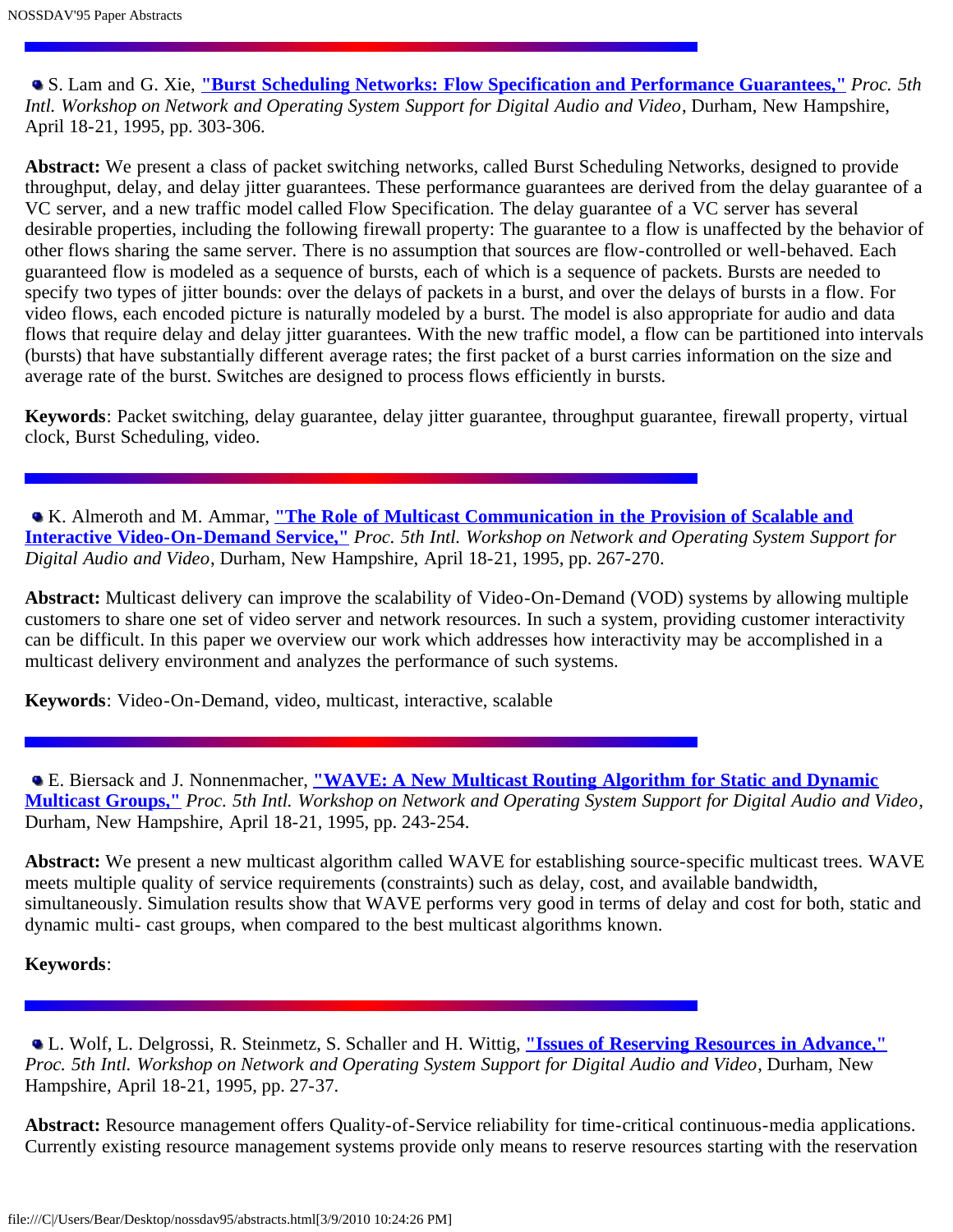attempt and lasting for an unspecified duration. However, for several applications such as video conferencing the ability to reserve the required resources in advance is needed. This paper explains a model for resource reservation in advance. We identify and discuss issues which must be resolved in resource reservation in advance systems. Some of the possible scenarios to be considered are described and we show how the resource reservation in advance scheme can be embedded in a general architecture.

#### **Keywords**:

<span id="page-11-1"></span> A. Mauthe and G. Coulson, **["Scheduling and Admission Testing for Jitter Constrained Periodic Threads,"](file:///C|/Users/Bear/Desktop/nossdav95/mauthe_coulson.ps)** *Proc. 5th Intl. Workshop on Network and Operating System Support for Digital Audio and Video*, Durham, New Hampshire, April 18-21, 1995, pp. 219-222.

**Abstract:** We present new admission tests for periodic real-time threads with explicitly stated deadlines. In standard earliest-deadline-first scheduling, the deadline of a periodic thread is conventionally the end of the current period. In contrast, our tests supports periodic threads in which the deadline may be earlier than the end of the current period. In the extreme case, the deadline may be specified as identical to the execution time, which results in perfectly isochronous periodic threads. The provision of such threads, which we refer to as jitter constrained threads, helps endsystems to honour jitter- as well as throughput-related QoS parameters in distributed multimedia systems. In addition, such threads can reduce end-to-end delay and buffer memory requirements as less buffering is needed to smooth excessive delay jitter. Our admission tests are primarily designed around the earliest deadline first (EDF) scheduling algorithm but the tests can also be applied to priority based scheduling schemes, such as rate monotonic, with minimal modification.

**Keywords**: Admission Testing, CPU-Scheduling

<span id="page-11-0"></span> K. Fall, J. Pasquale and S. McCanne, **["Workstation Video Playback Performance with Competitive Process](file:///C|/Users/Bear/Desktop/nossdav95/KevinFall.ps) [Load,"](file:///C|/Users/Bear/Desktop/nossdav95/KevinFall.ps)** *Proc. 5th Intl. Workshop on Network and Operating System Support for Digital Audio and Video*, Durham, New Hampshire, April 18-21, 1995, pp. 179-182.

**Abstract:** While many researchers believe that multimedia applications are best managed with hard, real-time scheduling mechanisms, models based on application-level adaptation with relaxed scheduling constraints are gaining acceptance. We analyze an existing video conferencing application, which was designed without explicit support for CPU resource management, and propose modifications to its architecture to support CPU load adaptation. Inter-frame display times (IDT) for a 30 frames/sec video segment are analyzed for increasing multiprocessing loads. As expected, the IDT variance (and mean) increases markedly with load, especially beyond saturation. We show that this display jitter can be significantly reduced by gracefully adapting the application's load requirements to match the available CPU resources.

#### **Keywords**:

<span id="page-11-2"></span> V. Bansal, R.J. Siracusa, J.P. Hearn, G. Ramamurthy and D. Raycaudhuri, **["Adaptive QoS-Based API for ATM](file:///C|/Users/Bear/Desktop/nossdav95/bansal.ps) [Networking,"](file:///C|/Users/Bear/Desktop/nossdav95/bansal.ps)** *Proc. 5th Intl. Workshop on Network and Operating System Support for Digital Audio and Video*, Durham, New Hampshire, April 18-21, 1995, pp. 299-302.

**Abstract:** This paper describes work-in-progress on a new adaptive QoS-based application programming interface (API) for ATM networking. This ATM API, referred to as the "ATM Service Manager (ASM)" is motivated by the observation that current transport interfaces do not provide QoS features necessary for multimedia applications to achieve desired performance/cost objectives on multiservice ATM networks. In general, an application connected to ATM has a choice of transport protocols (e.g. TCP, UDP, alternative multimedia stream protocols), ATM service class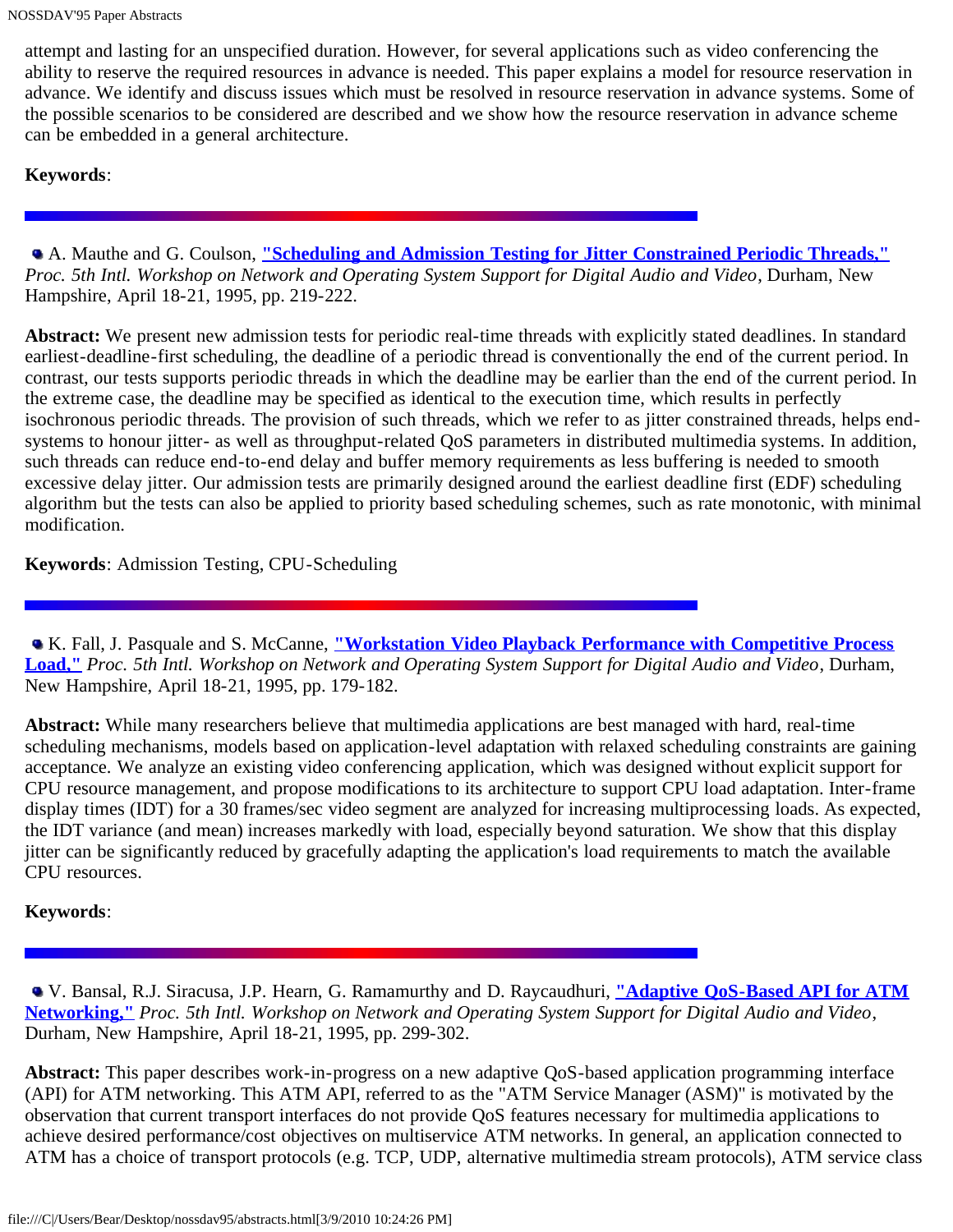(e.g. ABR, VBR, CBR) and QoS parameters (e.g. peak/average bandwidth, delay jitter, cell loss) for each media type. It is our view that application software should be shielded from the complexity of QoS-based service management by an adaptive API which is responsible for mapping the application requirements to ATM (and vice versa).

**Keywords**: ATM networks, QoS, API, Multimedia network interfaces

<span id="page-12-3"></span> M. Grossglauser, S. Keshav and D. Tse, **"The Case Against Variable Bit Rate Service,"** *Proc. 5th Intl. Workshop on Network and Operating System Support for Digital Audio and Video*, Durham, New Hampshire, April 18-21, 1995, pp. 307-310.

**Abstract:**

**Keywords**:

<span id="page-12-2"></span>**K.** Kawachiya, M. Ogata, N. Nishio and Hideyuki Tokuda, **["Evaluation of QOS-Control Servers on Real-Time](file:///C|/Users/Bear/Desktop/nossdav95/kawachiya.ps) [Mach,"](file:///C|/Users/Bear/Desktop/nossdav95/kawachiya.ps)** *Proc. 5th Intl. Workshop on Network and Operating System Support for Digital Audio and Video*, Durham, New Hampshire, April 18-21, 1995, pp. 123-126.

**Abstract:** The Keio-MMP (MultiMedia Platform) project has as its aim the development of a common software platform for distributed multimedia computing. Its base software is Real-Time Mach 3.0 (RT-Mach). We are extending RT-Mach and constructing servers for multimedia processing on our extension. One goal of our project is to incorporate the concept of Quality of Service (QOS), and to manage system resources over multiple continuous-media sessions on the basis of this concept. However, it is difficult for multimedia applications to manage their QOS appropriately by themselves without system support. There should be some framework for QOS management at the system-software level. To provide such support, we adopted a QOS Manager-based scheme, and developed an experimental QOS-Control Server on RT-Mach. This paper gives the results of several experiments with the QOS-Control Server and describes the extensions of RT-Mach needed for efficient QOS control. The thread-model extension makes it possible to create a thread suitable for continuous-media processing, and the CPU-reservation mechanism gives more efficient QOS control. Based on these experiments, we are now designing a ``QOS-Ticket'' model as a new QOS-control scheme.

**Keywords**: QOS control, resource management, operating system, multimedia, continuous media

<span id="page-12-1"></span> H. Kitamura, K. Taniguchi, H. Sakamoto and T. Nishidam, **["A New OS Architecture for High Performance](file:///C|/Users/Bear/Desktop/nossdav95/kitamura.ps) [Communication over ATM Networks -- Zero-copy architecture -- ,"](file:///C|/Users/Bear/Desktop/nossdav95/kitamura.ps)** *Proc. 5th Intl. Workshop on Network and Operating System Support for Digital Audio and Video*, Durham, New Hampshire, April 18-21, 1995. pp. 87-90.

**Abstract:** A new OS architecture, referred to as Zero-copy architecture, for high performance communication is proposed. This architecture dissolved memory copy bottleneck that is a major overhead in protocol processing. This can reduce CPU processing overhead, in addition to realizing high speed data communication. This architecture is shown to be suitable for large volume of data communication like video and image transfer.

**Keywords**: Communication Protocol, Performance Evaluation, ATM, Multimedia Communication, Workstation, UNIX

<span id="page-12-0"></span> C. Lindblad, **["VuSystem Performance Measurements,"](file:///C|/Users/Bear/Desktop/nossdav95/lindblad.ps)** *Proc. 5th Intl. Workshop on Network and Operating System Support for Digital Audio and Video*, Durham, New Hampshire, April 18-21, 1995, pp. 79-82.

**Abstract:** In this paper I discuss some performance measurements made of the VuSystem, a programming system for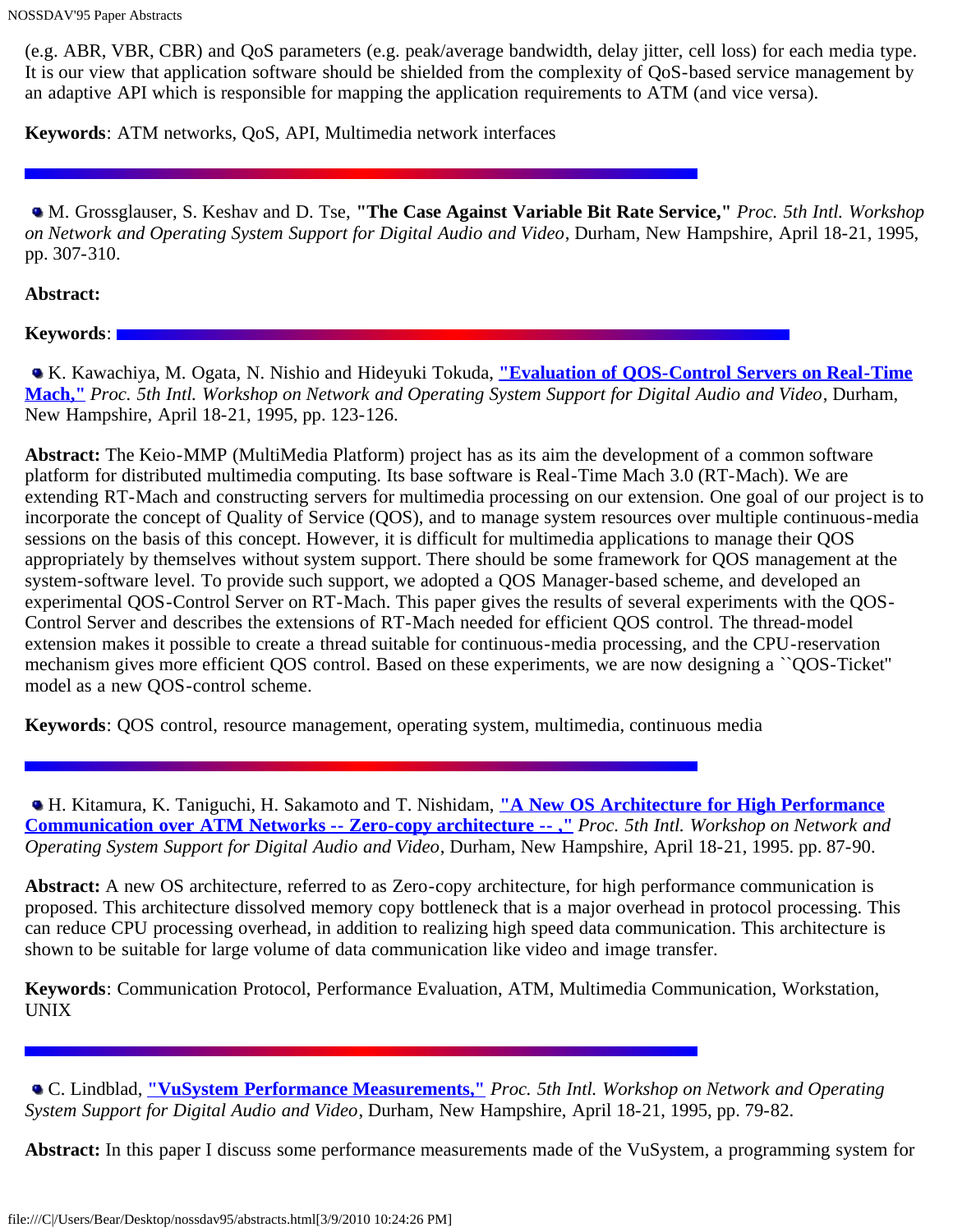the software-based processing of audio and video data. The VuSystem is designed to run on ordinary Unix workstations with no specific support for the manipulation of multimedia data. Measurements made of processing times of representative filter modules demonstrate the viability of the approach.

#### **Keywords**:

<span id="page-13-2"></span> S. Cen, C. Pu, R. Staehli, C. Cowan and J. Walpole, **[" A Distributed Real-Time MPEG Video Audio Player,"](file:///C|/Users/Bear/Desktop/nossdav95/CEN_Shanwei.ps)** *Proc. 5th Intl. Workshop on Network and Operating System Support for Digital Audio and Video*, Durham, New Hampshire, April 18-21, 1995, pp. 151-162.

**Abstract:** This paper presents the design, implementation and experimental analysis of a distributed, real-time MPEG video and audio player. The player is designed for use across the Internet, a shared environment with variable traffic and with great diversity in network bandwidth and host processing speed. We use a novel toolkit approach to build software feedback mechanisms for client/server synchronization, dynamic Quality-of-Service control, and system adaptiveness. Our experimental results show that the feedback mechanisms are effective, and that the player performs very well in the Internet environment.

**Keywords**: multimedia, real-time system, software feedback, synchronization, Quality-of-Service control, adaptiveness

<span id="page-13-0"></span> M. Degermark, T. Kohler, S. Pink and O. Schelen, **["Advance Reservations for Predictive Service,"](file:///C|/Users/Bear/Desktop/nossdav95/Degermark2.ps)** *Proc. 5th Intl. Workshop on Network and Operating System Support for Digital Audio and Video*, Durham, New Hampshire, April 18-21, 1995, pp. 3-14.

**Abstract:** We extend a measurement-based admission control algorithm suggested for predictive service to provide advance reservations for guaranteed and predictive service while keeping the attractive features of predictive service. The admission decision for advance reservations is based on information about flows that overlap in time. For flows that have not yet started, the requested values are used, and for those that have already started measurements are used. This allows us to estimate the network load accurately for the near future. To provide advance reservations we ask users to include durations in their requests. We provide simulation results to show that predictive service with advance reservations provides utilization levels significantly higher than those for guaranteed service.

**Keywords**: Predictive Service, Admission Control, Advance Reservations, Quality-of-Service, Networking

<span id="page-13-1"></span> M. Jones, P. Leach, R. Draves and J. Barrera, III, **["Support for User-Centric Modular Real-Time Resource](file:///C|/Users/Bear/Desktop/nossdav95/Michael_Jones.ps) [Management in the Rialto Operating System,"](file:///C|/Users/Bear/Desktop/nossdav95/Michael_Jones.ps)** *Proc. 5th Intl. Workshop on Network and Operating System Support for Digital Audio and Video*, Durham, New Hampshire, April 18-21, 1995, pp. 55-66.

**Abstract:** This paper describes ongoing investigations into algorithms for user-centric modular distributed real-time resource management. These investigations are being conducted in the context of the Rialto operating system -- an object-based real-time kernel and programming environment currently being developed within Microsoft Research. A primary goal of this research is to develop appropriate real-time programming abstractions to allow multiple independent real-time programs to dynamically coexist and share resources on the same hardware platforms. Use of these abstractions is intended both to allow individual applications to reason about their own resource requirements and for per-machine system resource planner applications to reason about and control resource allocations between potentially competing applications. The set of resources being managed is dynamically extensible, and may include remote resources in distributed environments. The local planner conducts resource negotiations with individual applications on behalf of the user, with the goal of maximizing the user's perceived utility of the set of running applications with respect to resource allocations for those applications.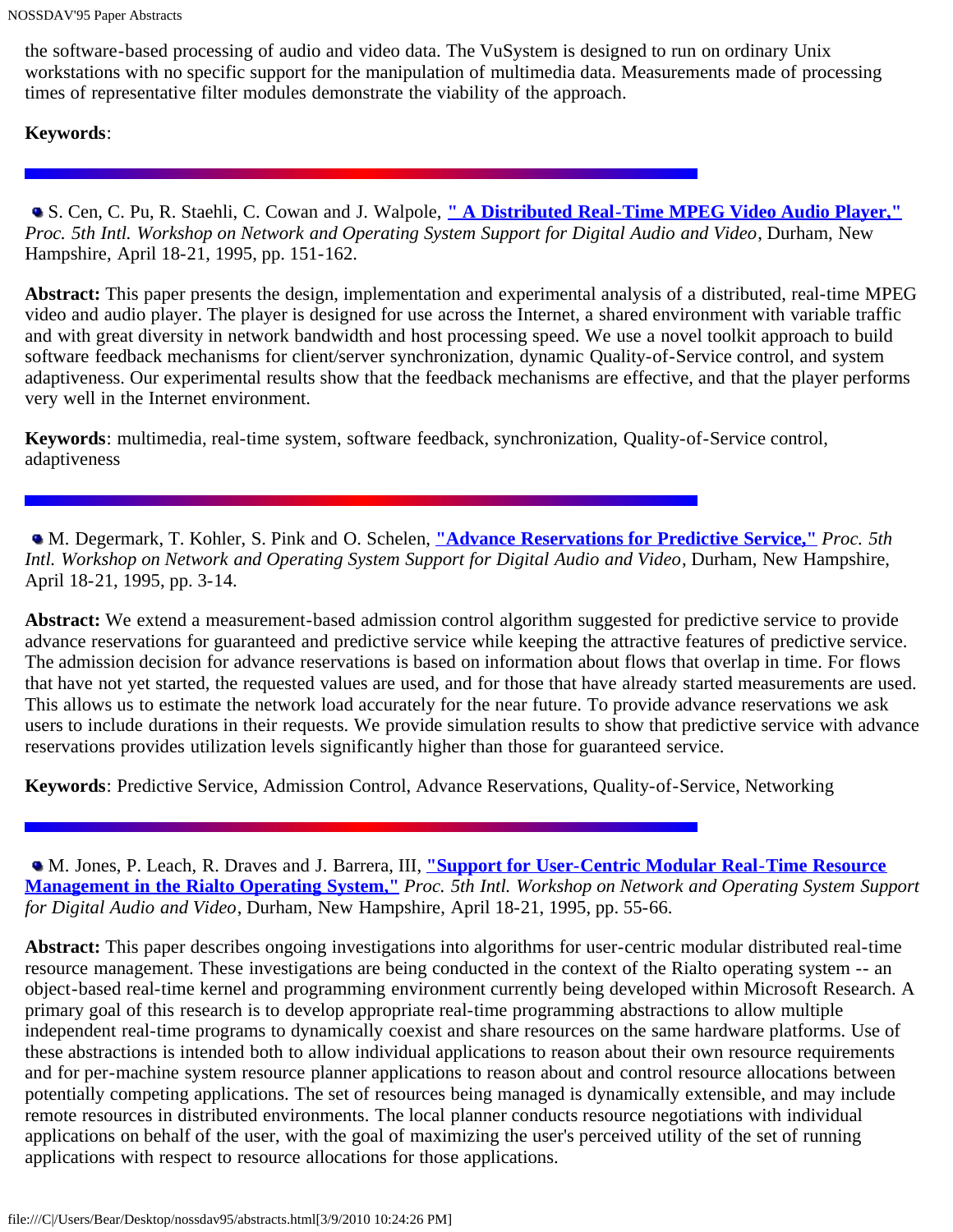#### **Keywords**:

<span id="page-14-3"></span> H. Zhang and E. Knightly, **[" A New Approach to Support Delay-Sensitive VBR Video in Packet-Switched](file:///C|/Users/Bear/Desktop/nossdav95/ZhangKnightly.ps) [Networks,"](file:///C|/Users/Bear/Desktop/nossdav95/ZhangKnightly.ps)** *Proc. 5th Intl. Workshop on Network and Operating System Support for Digital Audio and Video*, Durham, New Hampshire, April 18-21, 1995, pp. 275-286.

**Abstract:** Previous approaches to supporting video on packet-switched networks include deterministic service, statistical service, predicted service, and feedback-based schemes. These schemes represent different tradeoffs in quality of service (QOS), achievable network utilization, and method of dealing with overload. In this paper, we propose a new service that attempts to strike an efficient balance with the above tradeoffs. The approach is based on deterministic guarantees with client controlled renegotiation of QOS parameters and graceful adaptation during overload periods. We evaluate the scheme using two traces of MPEG-compressed video and show that, even with simple renegotiation polices and relatively low renegotiation frequencies, high network utilization in the range of 50% to 80% can be achieved. For traffic that is bursty over long intervals, this represents a 100% to 150% improvement in network utilization compared to deterministic service. Compared to statistical and predicted service, our approach allows more graceful and client-controlled QOS degradation during overload period.

**Keywords**: VBR video, guaranteed QOS, resource management, multimedia communication

<span id="page-14-2"></span> R. Bettati, D. Ferrari, A. Gupta, W. Heffner, W. Howe, M. Moran, Q. Nguyen and R. Yavatkar, **[" Connection](file:///C|/Users/Bear/Desktop/nossdav95/final-bettati.ps) [Establishment for Multi-Party Real-Time Communication,"](file:///C|/Users/Bear/Desktop/nossdav95/final-bettati.ps)** *Proc. 5th Intl. Workshop on Network and Operating System Support for Digital Audio and Video*, Durham, New Hampshire, April 18-21, 1995, pp. 255-266.

**Abstract:** There is considerable interest in the network community in supporting real-time multi-party applications, such as video conferencing. The Tenet Group at UC Berkeley and ICSI has designed and implemented protocols that provide quality of service (QoS) guarantees for real- time traffic on packet switching networks. Suite 2 of the Tenet protocols provides scalable, flexible and efficient network support for real-time multi-party connections. We outline our method of connection establishment and describe the design issues and alter- natives, and our decisions. Preliminary measurements confirm the viability of our approach for real-time multicast connection establishment.

**Keywords**: Multicast connection establishment; real-time communication; multimedia networking

<span id="page-14-1"></span> J. Bolot, H. Crepin and A. Garcia, **[" Analysis of Audio Packet Loss in the Internet,"](file:///C|/Users/Bear/Desktop/nossdav95/bolot.ps)** *Proc. 5th Intl. Workshop on Network and Operating System Support for Digital Audio and Video*, Durham, New Hampshire, April 18-21, 1995, pp. 163-174.

**Abstract:** We consider the problem of distributing audio data over networks such as the Internet that do not provide support for real-time applications. Experiments with such networks indicate that audio quality is mediocre in large part because of excessive audio packet losses. In this paper, we show using measurements over the Internet as well as analytic modeling that the number of consecutively lost audio packets is small unless the network load is very high. This indicates that open loop error control mechanisms based on forward error correction would be adequate to reconstruct most lost audio packets.

**Keywords**: Packet audio, loss process, Internet, forward error correction

<span id="page-14-0"></span> N. Chaddha, G. Wall and B. Schmidt, **["An End to End Software Only Scalable Video Delivery System,"](file:///C|/Users/Bear/Desktop/nossdav95/chaddha.ps)** *Proc. 5th Intl. Workshop on Network and Operating System Support for Digital Audio and Video*, Durham, New Hampshire,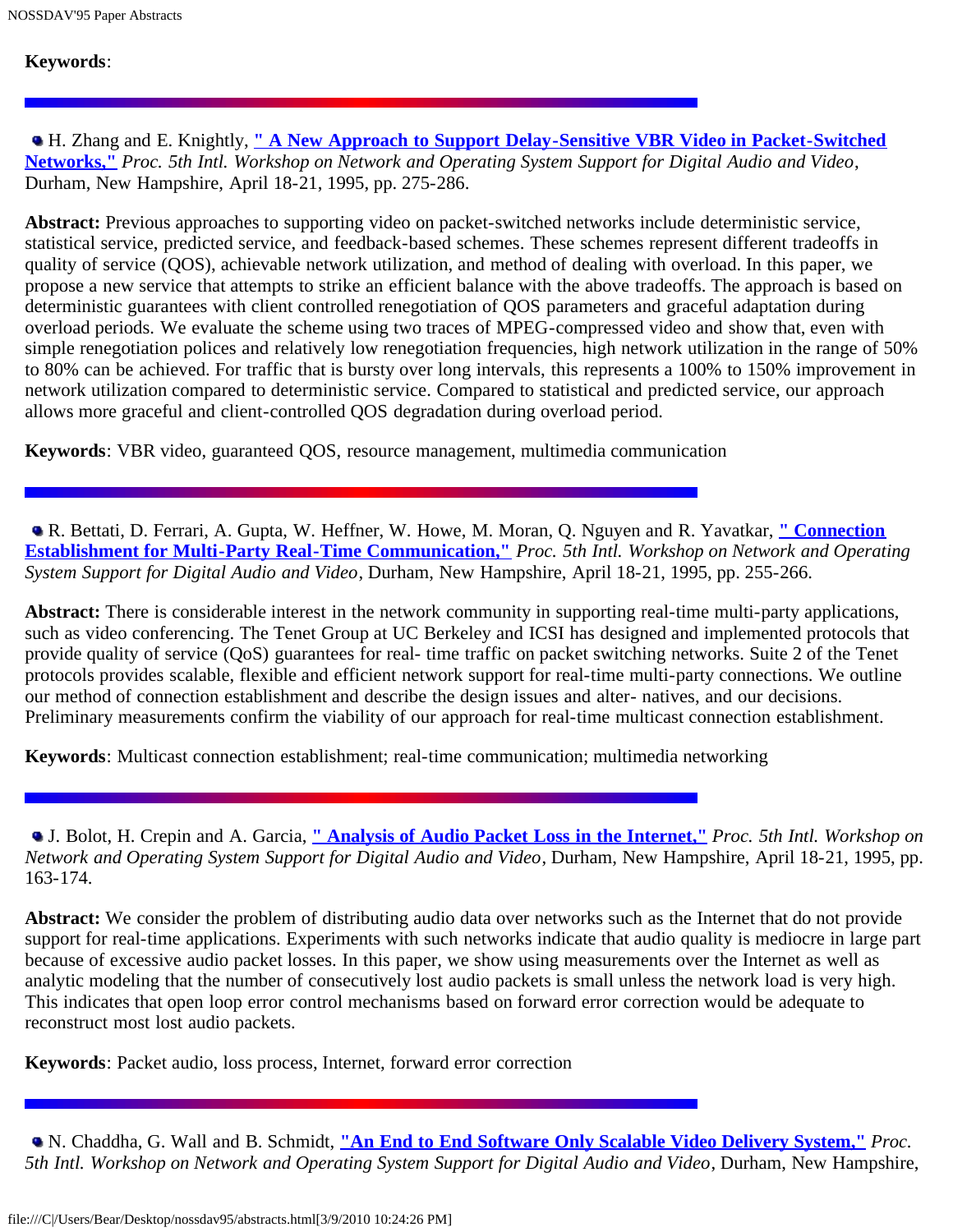NOSSDAV'95 Paper Abstracts

April 18-21, 1995, pp. 139-150.

**Abstract:** Precompressed video delivery systems commonly operate at fixed data rates. However, variations in the availability of network bandwidth and processor cycles are common in dynamic general purpose computing environments. Variability arises from the outright lack of resources (e.g. network bandwidth and cpu cycles), contention for available resources due to congestion, or a user's unwillingness to allocate needed resources to the task. Users of a scalable video delivery system have greater flexibility and therefore, the system can more effectively deliver video in the presence of system resource scarcity. This paper describes an end-to-end system combining a new scalable video compression algorithm, video delivery software, a software video decoder, and a market-based mechanism for the resolution of conflicts in providing video to the user.

**Keywords**: Scalable Video, Software Only, End-to-End Video Delivery System

<span id="page-15-0"></span> C. Cranor and G. Parulkar, **["Design of Universal Continuous Media I/O\[\\*\],"](file:///C|/Users/Bear/Desktop/nossdav95/cranor.ps)** *Proc. 5th Intl. Workshop on Network and Operating System Support for Digital Audio and Video*, Durham, New Hampshire, April 18-21, 1995, pp. 83-86.

**Abstract:** The problem this research addresses is how to modify an existing operating system's I/O subsystem to support new high-speed networks and high-bandwidth multimedia applications that will play an important role in future computing environments. The proposed I/O subsystem is called universal continuous media I/O (UCM I/O).

**Keywords**: I/O, networking, operating systems, multimedia

<span id="page-15-2"></span> D. Ferrari, A. Gupta and G. Ventre, **["Distributed advance reservation of real-time connections,"](file:///C|/Users/Bear/Desktop/nossdav95/ferrari.ps)** *Proc. 5th Intl. Workshop on Network and Operating System Support for Digital Audio and Video*, Durham, New Hampshire, April 18-21, 1995, pp. 15-26.

**Abstract:** The ability to reserve real-time connections in advance is essential in all distributed multi-party applications (i.e., applications involving multiple human beings) using a network that controls admissions to provide good quality of service. This paper discusses the requirements of the clients of an advance reservation service, and a distributed design for such a service. The design is described within the context of the Tenet Real-Time Protocol Suite 2, a suite being developed for multi-party communication, which will offer advance reservation capabilities to its clients based on the principles and the mechanisms proposed in the paper. Some simulation results about the performance of these mechanisms are also presented.

**Keywords**: Resource management/reservation, admission control, communication protocols, advance reservations

<span id="page-15-1"></span> P. Goyal, S. Lam and H. Vin, **["Determining End-to-End Delay Bounds In Heterogeneous Networks,"](file:///C|/Users/Bear/Desktop/nossdav95/goyal.ps)** *Proc. 5th Intl. Workshop on Network and Operating System Support for Digital Audio and Video*, Durham, New Hampshire, April 18-21, 1995, pp. 287-298.

**Abstract:** We define a class of Guaranteed Rate (GR) scheduling algorithms. The GR class includes Virtual Clock, Packet-by-Packet Generalized Processor Sharing and Self Clocked Fair Queuing. For networks that employ scheduling algorithms belonging to GR, we present a method for determining an upper bound on end-to-end delay. The method facilitates determination of end-to-end delay bounds for a variety of sources. We illustrate the method by determining end-to-end delay bounds for sources conforming to Leaky Bucket and Exponentially Bounded Burstiness.

#### **Keywords**: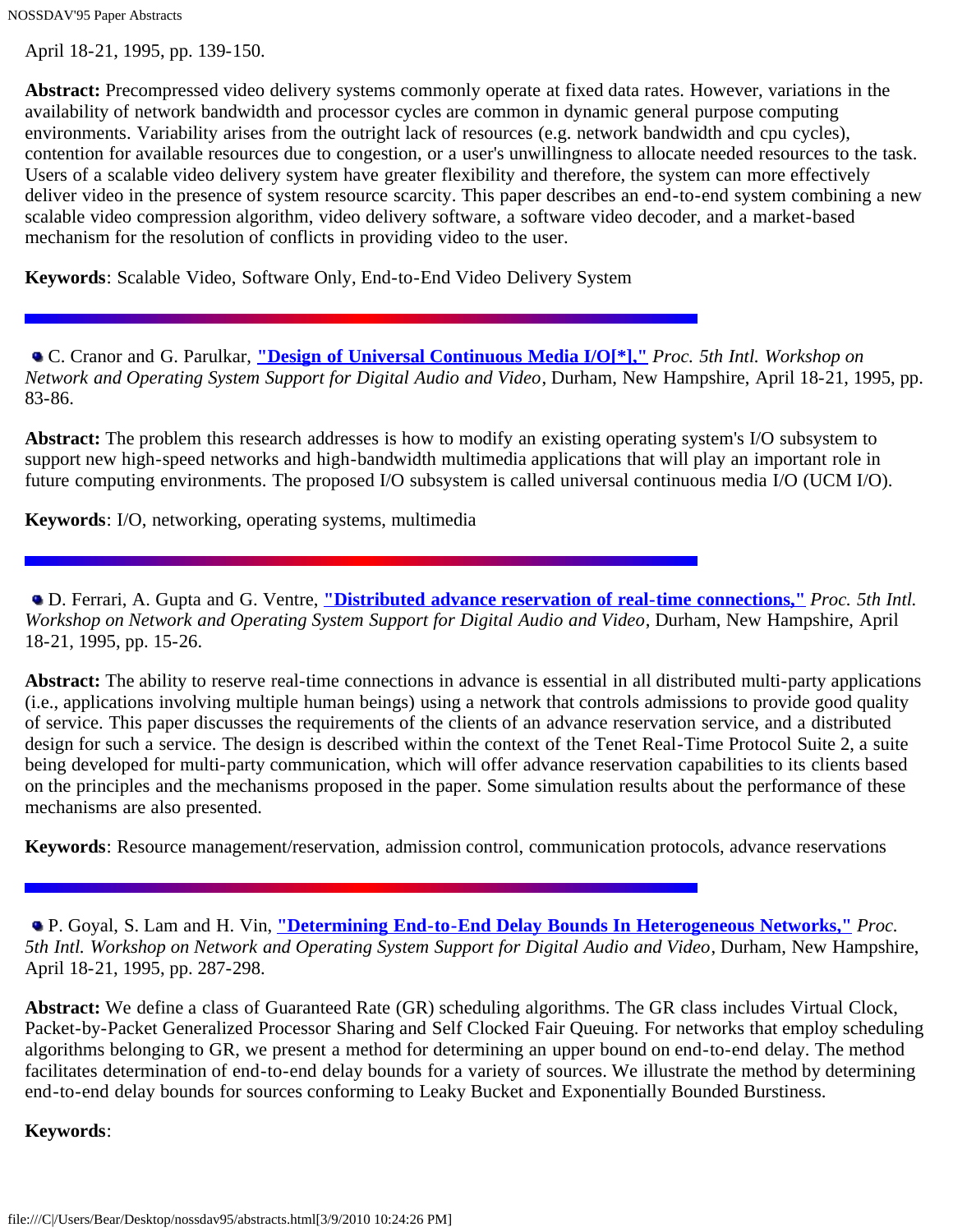<span id="page-16-1"></span> K. Jeffay and D. Bennett, **[" A Rate-Based Execution Abstraction For Multimedia Computing,"](file:///C|/Users/Bear/Desktop/nossdav95/jeffay.ps)** *Proc. 5th Intl. Workshop on Network and Operating System Support for Digital Audio and Video*, Durham, New Hampshire, April 18-21, 1995, pp. 67-78.

**Abstract:** Process models for multimedia computing must allow applications to adapt their pattern of execution as resources become scarce or abundant. As processes adapt, they should be able to express their desired performance in terms of application-defined data units or events. We propose a process model wherein processes execute according to a general rate specification of x process executions every y time units. In addition, a separate parameter is used to specify the desired response time for the completion of each execution. In all cases the real-time performance of a ratebased process is predictable. The model is general enough to encompass or extend many of the existing models proposed for multimedia systems. Our model of rate-based execution is described along with an implementation that detects when processes should adapt their execution rate and minimizes latency in interprocess communication.

#### **Keywords**:

<span id="page-16-2"></span> H. Lauer, C. Shen, R. Osborne, J. Howard and Q. Zheng, M, Takegaki, H. Shimakawa and I. Mizunuma, **["Digital](file:///C|/Users/Bear/Desktop/nossdav95/lauer.ps) [Audio and Video in Industrial Systems,"](file:///C|/Users/Bear/Desktop/nossdav95/lauer.ps)** *Proc. 5th Intl. Workshop on Network and Operating System Support for Digital Audio and Video*, Durham, New Hampshire, April 18-21, 1995, pp. 175-178.

**Abstract:** This is a position paper discussing the requirements of networks in industrial environments, especially with respect to digital audio and video. Topics include resource allocation, issues surrounding switching, scheduling, and priorities, end system interface requirements, and traffic characteristics and their implications on flow control.

#### **Keywords**:

<span id="page-16-0"></span> P. Leydekkers, V. Gay and L. Franken, **["A Computational and Engineering View on Open Distributed Real](file:///C|/Users/Bear/Desktop/nossdav95/leydekker.ps)[time MultiMedia Exchange,"](file:///C|/Users/Bear/Desktop/nossdav95/leydekker.ps)** *Proc. 5th Intl. Workshop on Network and Operating System Support for Digital Audio and Video*, Durham, New Hampshire, April 18-21, 1995, pp. 43-54.

**Abstract:** An important requirement for distributed multimedia applications is the support of real-time communication and the means to specify real-time aspects. The aim of this paper is to extend RM-ODP and TINA-C computational and engineering views on distributed systems for the specification and support of real-time communication. It is expected that these bodies have a major impact in the area of distributed processing. However, concepts and mechanisms to support real-time communication are not yet fully included or detailed in these standards. In particular this paper addresses Quality of Service (QoS) specifications for continuous dataflows. These QoS specifications are described from the ODP computational and engineering viewpoint and the repercussions of these QoS specifications for functions located in both the computing and telecommunications environment are discussed.

**Keywords**: Distributed Multimedia Architectures, QoS, ODP, TINA-DPE

<span id="page-16-3"></span> J. Nieh and M. Lam, **["Integrated Processor Scheduling for Multimedia,"](file:///C|/Users/Bear/Desktop/nossdav95/nieh.ps)** *Proc. 5th Intl. Workshop on Network and Operating System Support for Digital Audio and Video*, Durham, New Hampshire, April 18-21, 1995, 215-218.

**Abstract:** The advent of multimedia ushers forth a growing class of applications that must manipulate digital audio and video within well-defined timeliness requirements. Existing processor schedulers are inadequate in supporting these requirements. They fail to allow the integration of these continuous media computations with conventional interactive and batch activities. By observing that all tasks do in fact have timeliness requirements, we have created a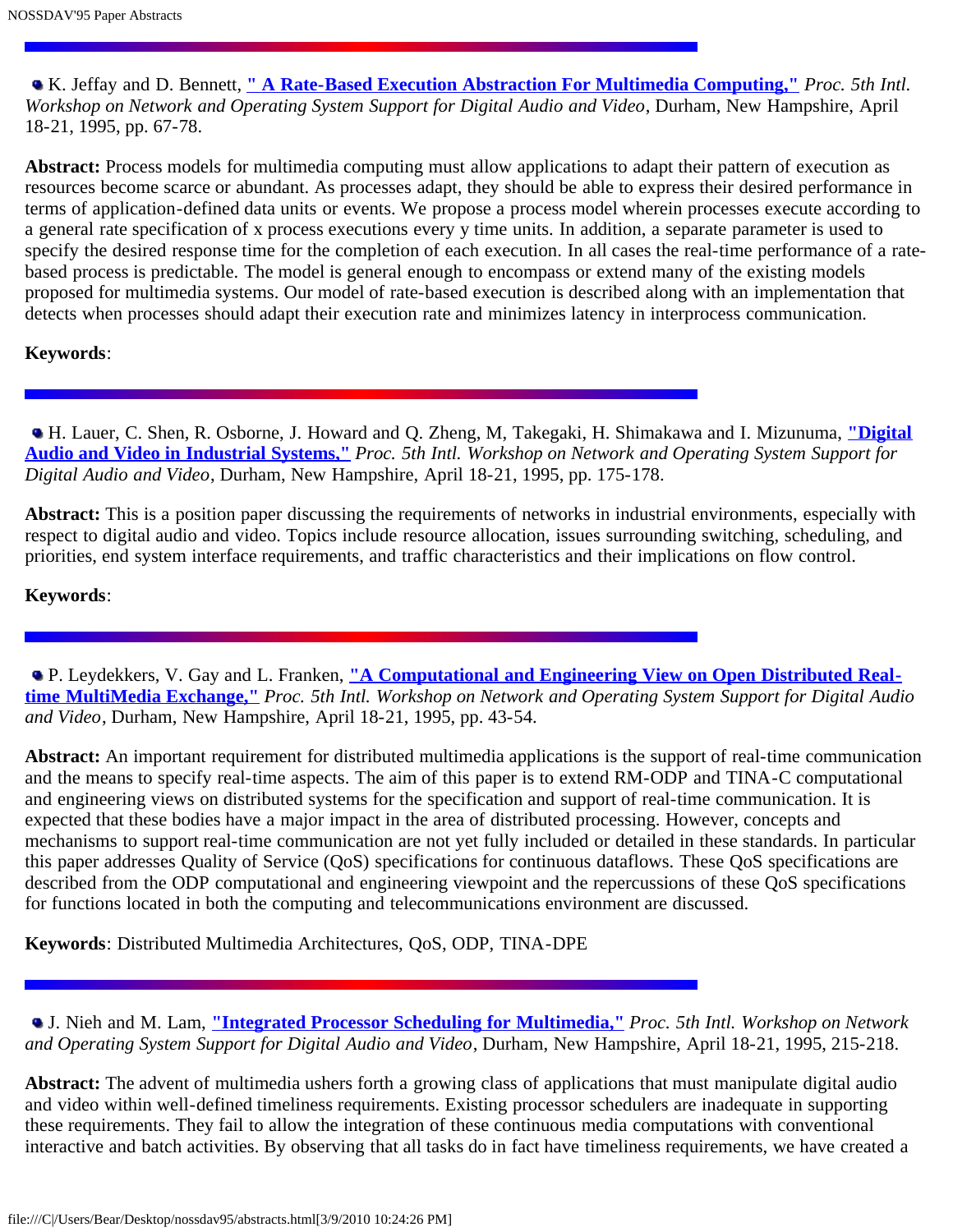NOSSDAV'95 Paper Abstracts

new scheduler that provides integrated processor allocation for all classes of computational activities. By exploiting information on the relative importance of different activities to the user, the scheduler seeks to maximize the value the system delivers to the user, and gracefully degrades activities in order of importance when all timeliness requirements can not be met. The solution is unique in the degree to which it allows users control over the allocation of processing resources, and in that it provides an integrated scheduling solution in supporting multimedia applications. We have implemented the scheduler in the Solaris operating system to demonstrate its effectiveness for real applications on real systems.

**Keywords**: processor scheduling, operating systems, multimedia, time constraints, overload management

<span id="page-17-0"></span> L. Schreier and M. Davis, **[" System-Level Resource Management for Network-Based Multimedia](file:///C|/Users/Bear/Desktop/nossdav95/schreier.ps) [Applications,"](file:///C|/Users/Bear/Desktop/nossdav95/schreier.ps)** *Proc. 5th Intl. Workshop on Network and Operating System Support for Digital Audio and Video*, Durham, New Hampshire, April 18-21, 1995, 127-130.

**Abstract:** SRI International (SRI) has developed a model for system-level resource management in distributed systems, and applied this model in the context of a multimedia conferencing application. The model considers user objectives, resource constraints, and adaptable execution techniques. User objectives are specified by means of benefit functions. We have implemented a prototype of a distributed multimedia display application that demonstrates key aspects of the model, including adaptation to a changing execution environment.

**Keywords**: resource management, adaptable systems, quality of service, benefit functions

<span id="page-17-2"></span> H. Schulzrinne, **["When can we unplug the radio and telephone?"](file:///C|/Users/Bear/Desktop/nossdav95/schulzrinne1.ps)** *Proc. 5th Intl. Workshop on Network and Operating System Support for Digital Audio and Video*, Durham, New Hampshire, April 18-21, 1995, pp. 183-184.

**Abstract:** Despite high-performance workstations, special-purpose communication devices like telephones and radio still dominate. Reasons include inadequate system and network support, both in terms of performance and the ability to write applications without specialized signal processing knowledge. The interaction of applications with the network will depend largely on the future tariff structures rather than protocol issues.

**Keywords**: audio, video, research issues, ATM, multimedia, programming abstractions

<span id="page-17-1"></span> H. Schulzrinne, **["Dynamic Configuration of Conferencing Applications using Pattern-Matching Multicast,"](file:///C|/Users/Bear/Desktop/nossdav95/schulzrinne2.ps)** *Proc. 5th Intl. Workshop on Network and Operating System Support for Digital Audio and Video*, Durham, New Hampshire, April 18-21, 1995, pp. 231-242.

**Abstract:** Multimedia conferencing systems are usually large, complex software systems. We describe a local control architecture and communication protocols that allow to tie together media agents, controllers and auxiliary applications such as media recorders and management proxies into a single conference application. Unlike other systems, control of a single conference can be shared between several controllers. Each media can be handled by one or more independent media agents. Parts of the system have been implemented using an IP-multicast-based audio conferencing tool NeVoT. The communicating applications disseminate state and control information through a replicator. The replicator mainly limits distribution of messages based on expressed interest of other applications, thus implementing an applicationlevel, receiver-driven local multicast. It also automatically starts applications as needed.

**Keywords**: conference control, multicast, RPC, CSCW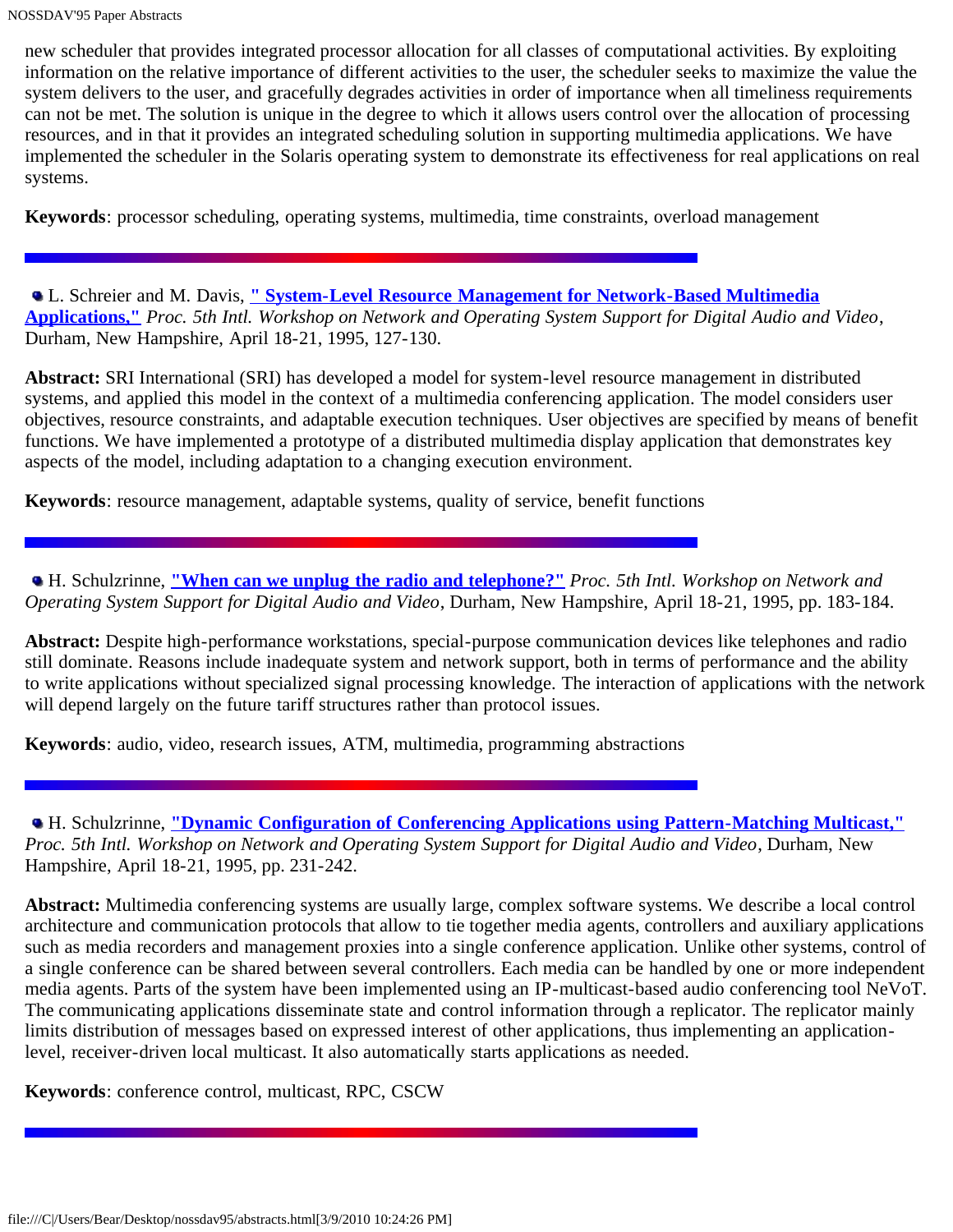S. Paek, P. Bocheck and S. Chang, **["Scalable MPEG2 Video Servers with Heterogeneous QoS on Parallel Disk](file:///C|/Users/Bear/Desktop/nossdav95/seungyup_paek.ps) [Arrays,"](file:///C|/Users/Bear/Desktop/nossdav95/seungyup_paek.ps)** *Proc. 5th Intl. Workshop on Network and Operating System Support for Digital Audio and Video*, Durham, New Hampshire, April 18-21, 1995, 363-374.

**Abstract:** In this paper we focus on the video storage unit of a video server. We present a new, flexible data placement strategy for independent parallel disk arrays. The trade-off between utilization efficiency and interactive delay is investigated for this data placement strategy. Based on this trade-off, we show the advantage of video servers supporting a range of interactivity QoS. For our data placement strategy, we show that using scalable video improves the utilization and interactivity performance of a video server. We use three-layer, scalable MPEG2 digital video to support resolution QoS at a video server. Finally, we show that the data placement strategy reduces the complexity of admission control at the video server to that of a single disk system.

#### **Keywords**:

<span id="page-18-2"></span> S. Stoller and J. DeTreville, **["Storage Replication and Layout in Video-on-Demand Servers,"](file:///C|/Users/Bear/Desktop/nossdav95/stoller.ps)** *Proc. 5th Intl. Workshop on Network and Operating System Support for Digital Audio and Video*, Durham, New Hampshire, April 18-21, 1995, 351-363.

**Abstract:** We propose and analyze an architecture for storage servers in large Video on Demand (VoD) systems. We describe a method for distributing the collection of titles among the levels of the storage hierarchy, based on estimates of the mean demand for each title. The resulting distribution minimizes cost for a given level of performance. Since high availability is desirable in VoD systems, we consider the use of mirroring or parity-based redundancy (a la RAID) and estimate the effect on the system's cost and availability. In the very-large-scale storage systems needed for VoD, the placement of disk arrays on the pool of computers must be chosen carefully to provide high availability for the least cost. We propose a strategy for arranging disk arrays on a pool of computers; our strategy is inspired by Holland and Gibson's work on parity declustering for RAID. To estimate the availability benefit of redundancy, we developed an analytical availability model that takes into account the system's tolerance to all kinds of failures (e.g., software bugs as well as disk crashes).

**Keywords**: video-on-demand, RAID, availability, layout, storage

<span id="page-18-1"></span> A. Chaney, I. Wilson and A. Hopper, **["The Design and Implementation of a RAID-3 Multimedia File Server,"](file:///C|/Users/Bear/Desktop/nossdav95/wilson.ps)** *Proc. 5th Intl. Workshop on Network and Operating System Support for Digital Audio and Video*, Durham, New Hampshire, April 18-21, 1995, pp. 327-338.

**Abstract:** The Olivetti Research Laboratory has developed an experimental system based on intelligent peripherals connected directly to an ATM network. As well as multimedia modules (e.g. audio and video) the system also includes a directly connected RAID-3 storage server called the "Disc Brick". This paper describes the architecture of the Disc Brick, and discusses some of the hardware and software issues raised by its design. It also presents measurements taken from a Disc Brick in operation, and discusses how the observations relate to the original design objectives. Finally, the paper attempts to evaluate the Disc Brick as part of ORL's family of directly connected peripherals.

#### **Keywords**:

<span id="page-18-0"></span> R. Yavatkar and K. Lakshman, **["A CPU Scheduling Algorithm for Continuous Media Applications,"](file:///C|/Users/Bear/Desktop/nossdav95/yavatkar.ps)** *Proc. 5th Intl. Workshop on Network and Operating System Support for Digital Audio and Video*, Durham, New Hampshire, April 18-21, 1995. pp. 223-226.

**Abstract:** We address the problem of designing a CPU scheduling algorithm that can guarantee a steady, average rate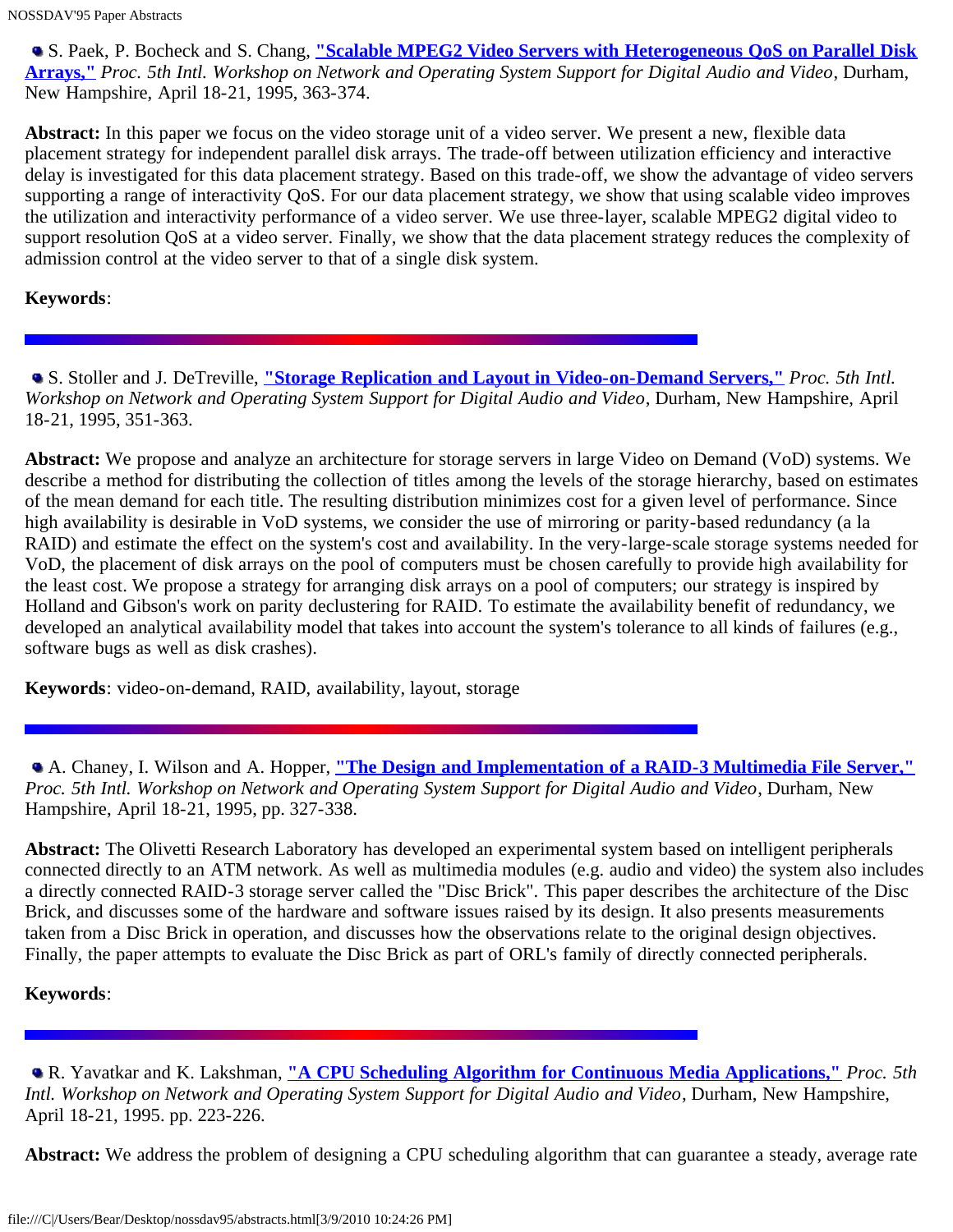of execution to multimedia (MM) applications. In particular, our goal is to provide dynamic QOS control in the presence of varying compute times, arrival and departure of processes, and CPU overloads. We have designed and evaluated a new CPU management algorithm called Rate-based Adjustable Priority Scheduling (RAP). that makes the following new contributions. First, we do not assume a priori knowledge of compute times for the MM applications. RAP includes an admission control algorithm that estimates and allocates available capacity to new processes. Second, we consider only average computing time needed by a process and admission control algorithm provides guarantees on average rate of execution. Third, our algorithm includes a rate adaptation mechanism and an application-level PLL (Phase Locked Loop) to adapt to CPU overload and variations in compute times.

#### **Keywords**:

<span id="page-19-2"></span> M.M. Buddhikot and G. Parulkar, **[" Efficient Data Layout, Scheduling and Playout Control in MARS,"](file:///C|/Users/Bear/Desktop/nossdav95/MilindBuddhi.ps)** *Proc. 5th Intl. Workshop on Network and Operating System Support for Digital Audio and Video*, Durham, New Hampshire, April 18-21, 1995, pp. 339-350.

**Abstract:** Large scale on-demand multimedia servers, that can provide independent and interactive access to a vast amount of multimedia information to a large number of concurrent clients, will be required for a wide spread deployment of exciting multimedia applications. Our project, called Massively-parallel And Real-time Storage (MARS), is aimed at prototype development of such a large scale server. This paper primarily focuses on the distributed data layout and scheduling techniques developed in this project. These techniques support a high degree of parallelism and concurrency, and efficiently implement various playout control operations, such as fast forward, rewind, pause, resume, frame advance and random access.

**Keywords**: Large scale multimedia storage servers, Interactive playout control, Desk Area Networks, Storage systems

<span id="page-19-0"></span> A. Campbell, D. Hutchinson and C. Aurrecoechea, **["Dynamic QoS Management for Scalable Video Flows,"](file:///C|/Users/Bear/Desktop/nossdav95/campbell.ps)** *Proc. 5th Intl. Workshop on Network and Operating System Support for Digital Audio and Video*, Durham, New Hampshire, April 18-21, 1995, pp. 107-118.

**Abstract:** We introduce the concept of Dynamic QoS Management (DQM) for control and management of hierarchically coded flows operating in heterogeneous multimedia networking environments. The motivation that underpins our scheme is to bridge the heterogeneity gap that exists between applications, end- systems and networks. QoS adaptors, QoS filters and QoS groups are key scalable objects used in resolving quality of service capability mismatch. QoS filters manipulate hierarchically coded flows as they progress through the communications system, QoS adaptors scale flows at the end-systems based on the flow's measured performance and user supplied QoS scaling policy, and QoS groups provide baseline quality of service for multicast communication.The focus of the work is driven by a) the special features of scalable video flows-in particular MPEG2, b) the needs of both scalable and singlelayer video for transmission over multimedia networks such as ATM. A novel adaptive network service is proposed for the transmission of multi-layer coded flows that offers "hard" guarantees to the base layer, and "fairness" guarantees to the enhancement layers based on a new bandwidth allocation technique called Weighted Fair Sharing (WFS).

**Keywords**: MPEG-2, Adaptive Service, Scalable Flows, Dynamic QoS Management, End-to-end QoS

<span id="page-19-1"></span> D. Venkatesh and T.D.C. Little, **["Dynamic Service Aggregation for Efficient Use of Resources in Interactive](file:///C|/Users/Bear/Desktop/nossdav95/VenkateshLittle.ps) [Video Delivery,"](file:///C|/Users/Bear/Desktop/nossdav95/VenkateshLittle.ps)** *Proc. 5th Intl. Workshop on Network and Operating System Support for Digital Audio and Video*, Durham, New Hampshire, April 18-21, 1995, pp. 119-122.

**Abstract:** To support future interactive information delivery services there is a need to balance individual interactivity with the desire to maximize the number of supported sessions. Currently, few techniques have demonstrated the ability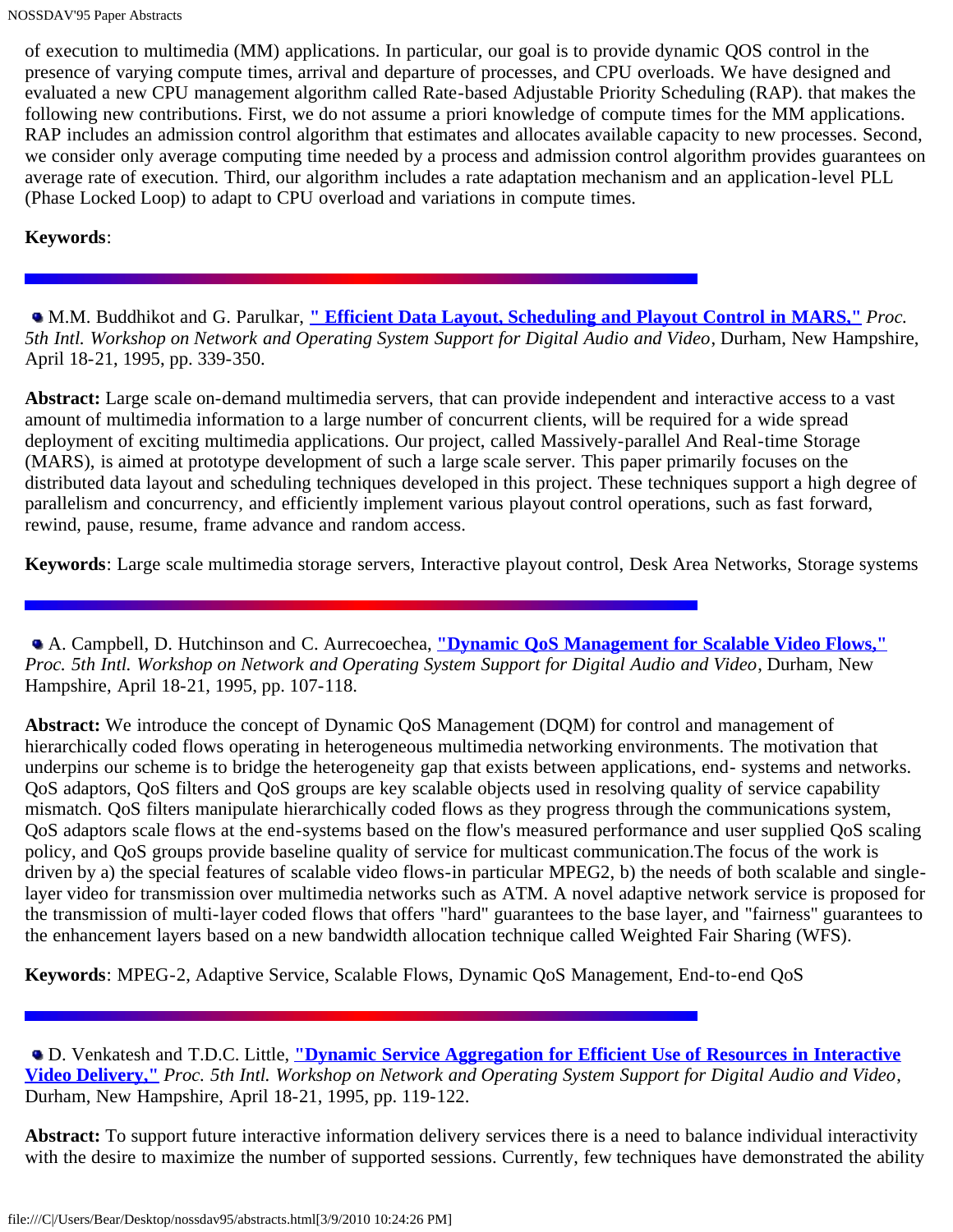to renegotiate and scale service parameters per session in progress as required to adapt to differing terminal equipment characteristics and network congestion. This paper addresses this problem through the definition of decomposable service groups that permit aggregation of interactivity, terminal characteristics, and levels of service scaling. The proposed approach applies the characteristics of end applications and data storage requirements to the design of a data scaling mechanism.

**Keywords**: interactive multimedia services, service scaling, multicast, dynamic service aggregation, video-on-demand

<span id="page-20-0"></span> Alexandros Eleftheriadis and Dimitris Anastassiou, **[" Meeting Arbitrary QoS Constraints Using Dynamic Rate](file:///C|/Users/Bear/Desktop/nossdav95/eleft.ps) [Shaping of Coded Digital Video,"](file:///C|/Users/Bear/Desktop/nossdav95/eleft.ps)** *Proc. 5th Intl. Workshop on Network and Operating System Support for Digital Audio and Video*, Durham, New Hampshire, April 18-21, 1995, pp. 95-106.

Abstract: We introduce the concept of  $\{\text{em Dynamic Rate Shapiro}\}\$ , a technique to adapt the rate of compressed video bitstreams (MPEG-1, MPEG-2, H.261, as well as JPEG) to dynamically varying rate (and delay) constraints. The approach provides an interface (or filter) between the encoder and the network, with which the encoder's output can be perfectly matched to the network's quality of service characteristics. Since the presented algorithms do not require interaction with the encoder, they are fully applicable to precoded, stored video (as in, for example, video-on-demand systems). By providing decoupling of the encoder and the network, universal interoperability can be achieved. A set of low-complexity algorithms for dynamic rate shaping is presented, and both optimal and extremely fast designs are discussed. The latter are simple enough to allow software-based implementation. Experimental results are provided using actual MPEG-2 bitstreams.

#### **Keywords**:

<span id="page-20-1"></span> B. Schmidt, J. Northcutt, and M. Lam **["A Method and Apparatus for Measuring Media Synchronization,"](file:///C|/Users/Bear/Desktop/nossdav95/brian_schmidt.ps)** *Proc. 5th Intl. Workshop on Network and Operating System Support for Digital Audio and Video*, Durham, New Hampshire, April 18-21, 1995, pp. 203-214.

**Abstract:** Media synchronization is widely regarded as a fundamental problem in the field of multimedia. While much work has been conducted in this area, and many different solutions have been proposed, no method for obtaining a repeatable, objective measure of synchronization performance exists. Thus, there has been no means for determining the effectiveness of potential media synchronization solutions. In this paper we present an experimental methodology for quantitatively measuring the performance of different media synchronization schemes. We describe a complete (hardware and software) test environment for measuring audio/video synchronization quality of various media players, and we also present empirical performance measurements of an example media player. The results show that external observation is necessary for accurate assessments of synchronization performance. This test and evaluation methodology is applicable to other media delivery systems and can serve as the first step in isolating and quantifying the effects of individual components of a media delivery system.

**Keywords**: Multimedia, Synchronization, Measurement, Clocks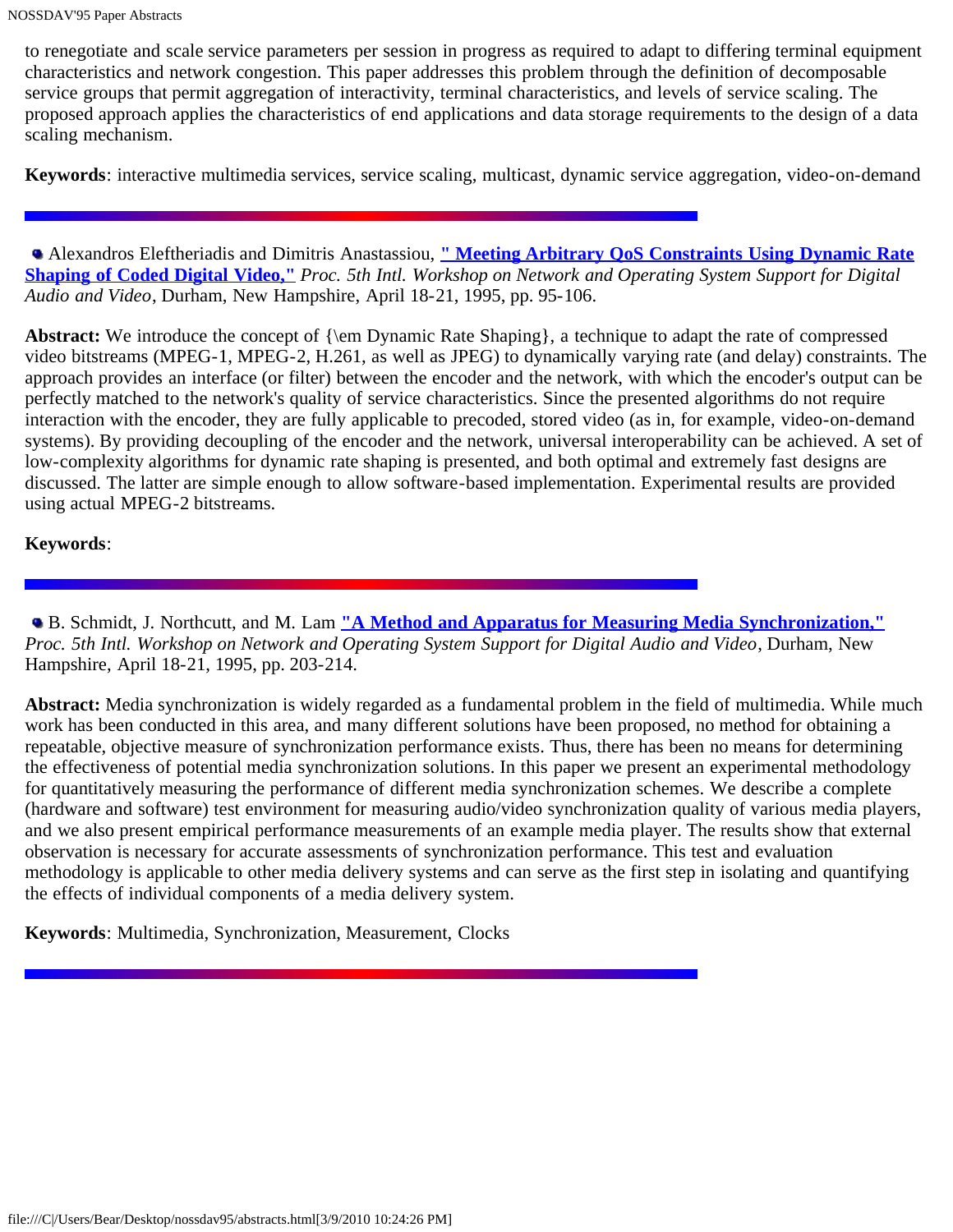# <span id="page-21-0"></span>**NOSSDAV Participants**

# **Page One**

and the control of the control of the control of

| $\mathbf{P}$     | $\overline{?}$   | $\, 2 \,$        | $\overline{?}$   |
|------------------|------------------|------------------|------------------|
| Almeroth         | Ammar            | Anirudhan        | <b>Bansal</b>    |
| $\boldsymbol{?}$ | $\overline{?}$   | $\boldsymbol{?}$ | $\overline{?}$   |
| <b>Bettatti</b>  | <b>Bettatti</b>  | <b>Biesack</b>   | <b>Bocheck</b>   |
| $\boldsymbol{?}$ | ?                | $\boldsymbol{?}$ | $ 2\rangle$      |
| <b>Bolot</b>     | <b>Buddhikot</b> | Campbell         | <b>Buddhikot</b> |
| $\mathbf{P}$     | $\overline{?}$   | $\overline{?}$   | $\boldsymbol{?}$ |
| Campbell         | Cen              | Chang            | Degermark        |

#### $\mathbf{P}$  $\mathbf{P}$ Return to the index.

 $\overline{a}$ 

Last updated: November 13, 1995 Send Your Comments to [Webmaster.](mailto:jntran@bu.edu)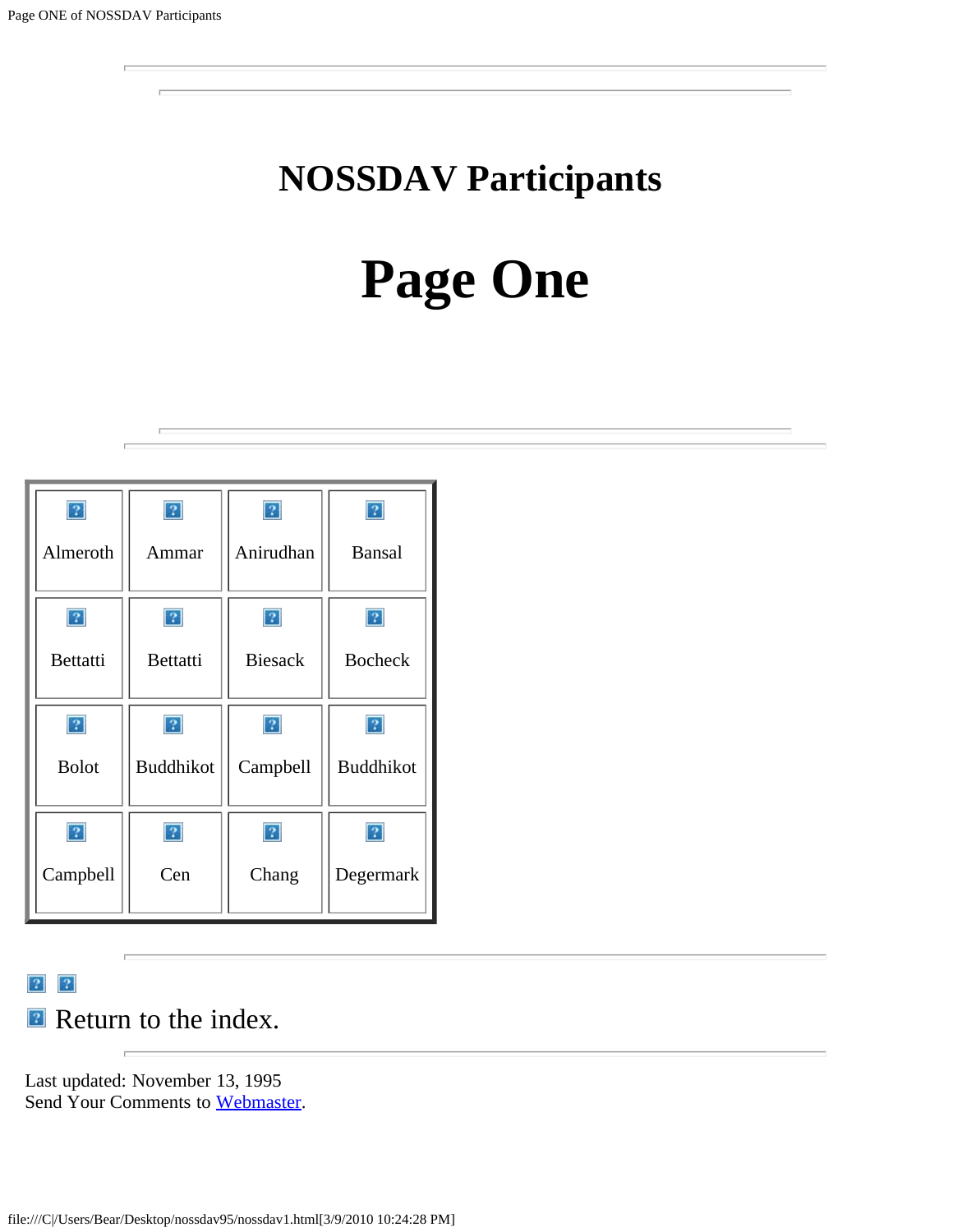# <span id="page-22-0"></span>**NOSSDAV Participants**

# **Page Two**



# $\overline{?}$ **R** Return to the index.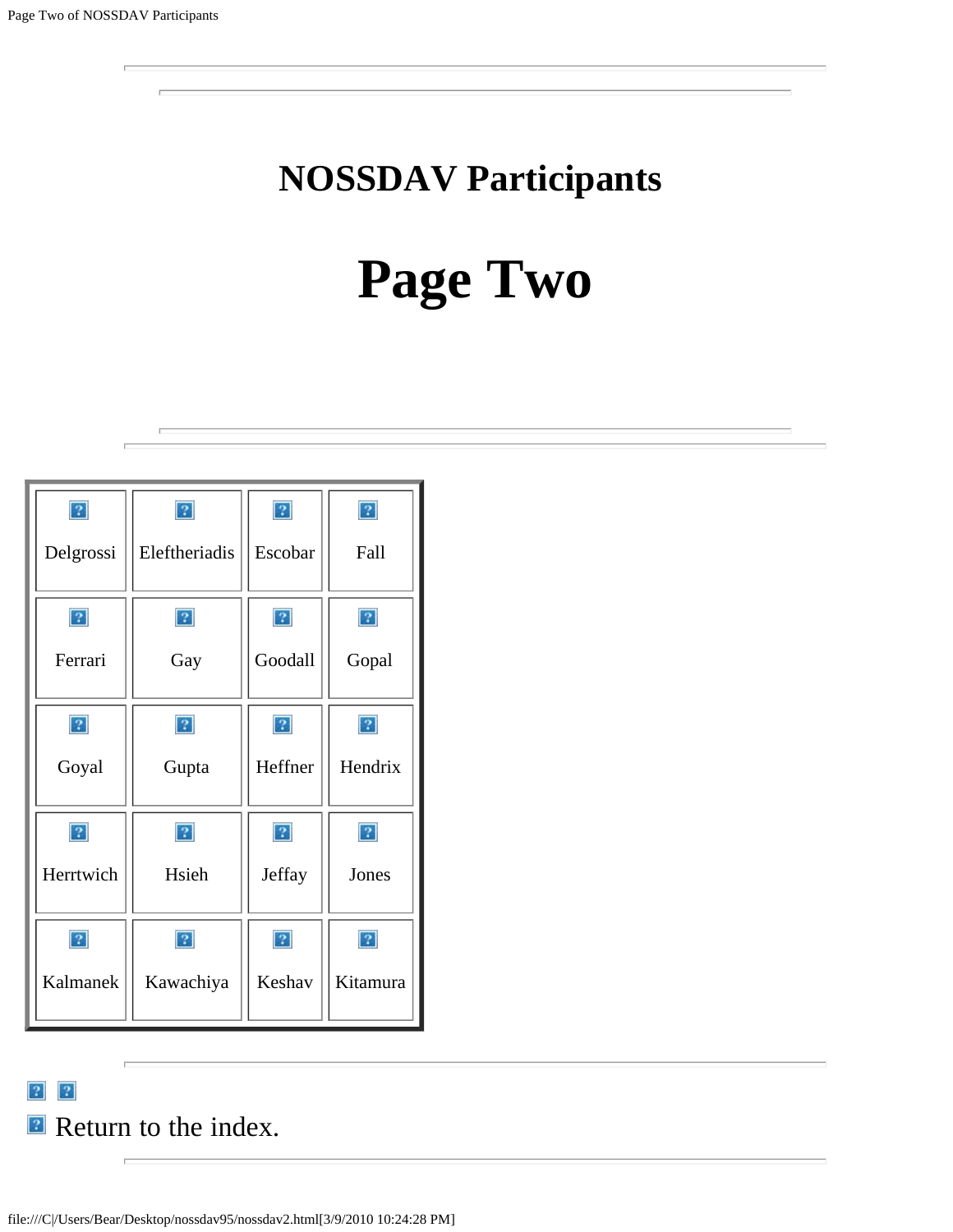Page Two of NOSSDAV Participants

Last updated: November 13, 1995 Send Your Comments to [Webmaster.](mailto:jntran@bu.edu)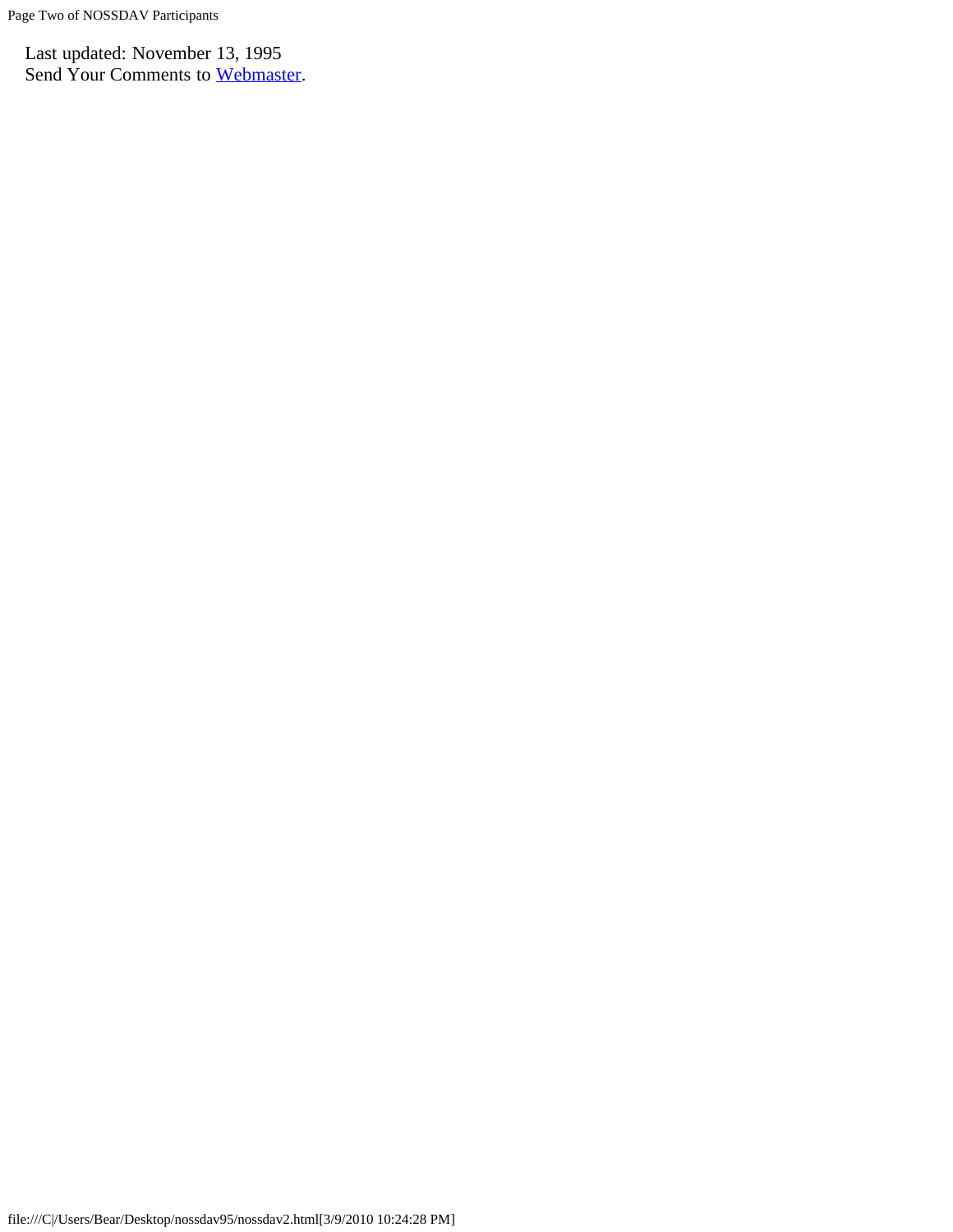# <span id="page-24-0"></span>**NOSSDAV Participants**

# **Page Three**

| 2                | 2                | $\mathbf{P}$     | $\overline{P}$   |
|------------------|------------------|------------------|------------------|
| Knightly         | Kurose           | Lackshman        | Lauer            |
| $\overline{?}$   | 2                | $\vert$ ?        | $\overline{?}$   |
| Lazar            | Leslie           | Leydekkers       | Lindblad         |
| $\boldsymbol{?}$ | $\overline{?}$   | $\overline{?}$   | $\overline{?}$   |
| Little           | Lougher          | Lui              | M. Lam           |
| $\boldsymbol{?}$ | $\boldsymbol{?}$ | $\boldsymbol{?}$ | $\boldsymbol{?}$ |
| Mao              | Mauthe           | McAuley          | Meyer            |
| $\overline{?}$   | $\overline{?}$   | 2                | $\overline{?}$   |
| Moran            | Nakajima         | Chaddah          | Neih             |

# $|2\rangle$ **R** Return to the index.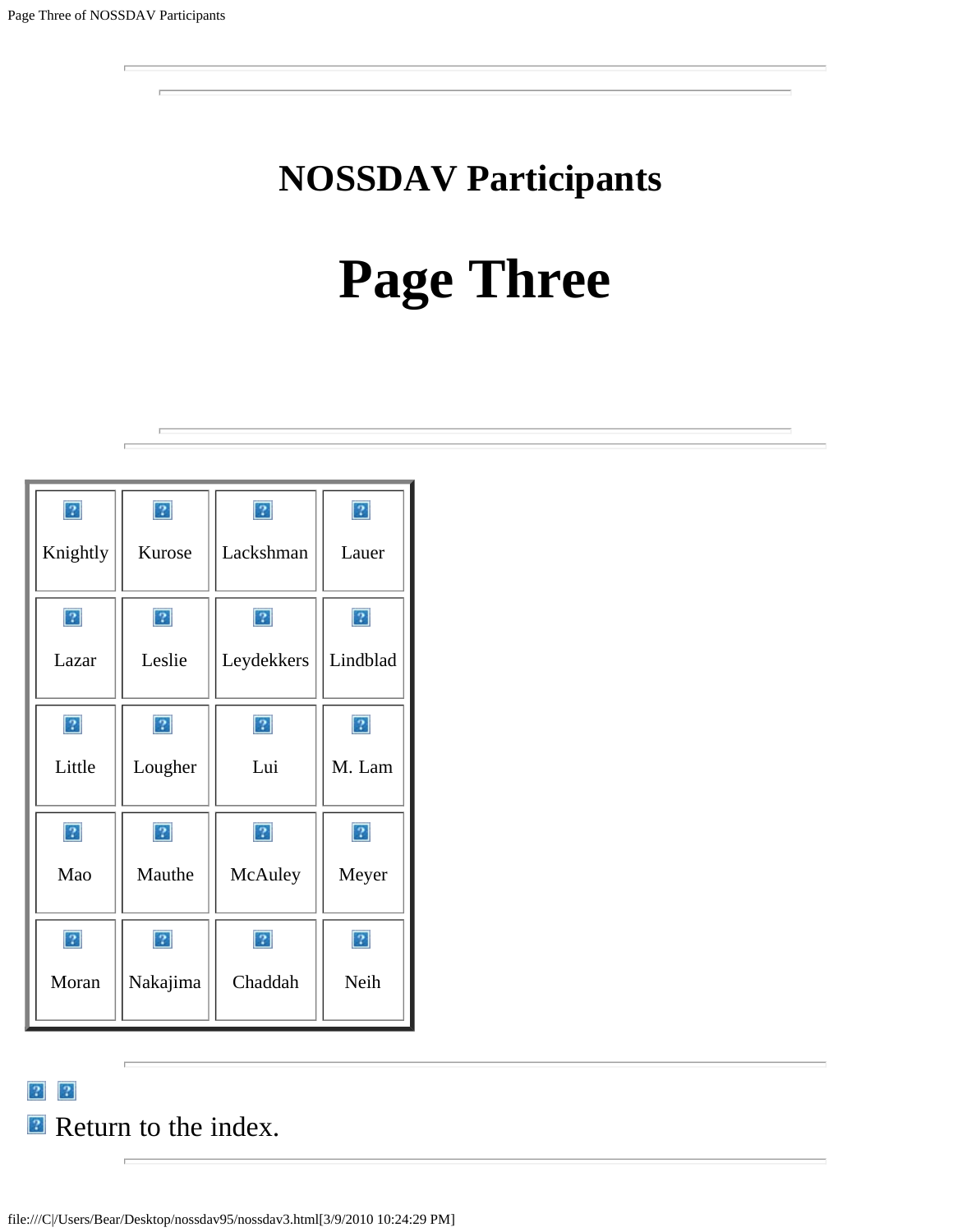Page Three of NOSSDAV Participants

Last updated: November 13, 1995 Send Your Comments to [Webmaster.](mailto:jntran@bu.edu)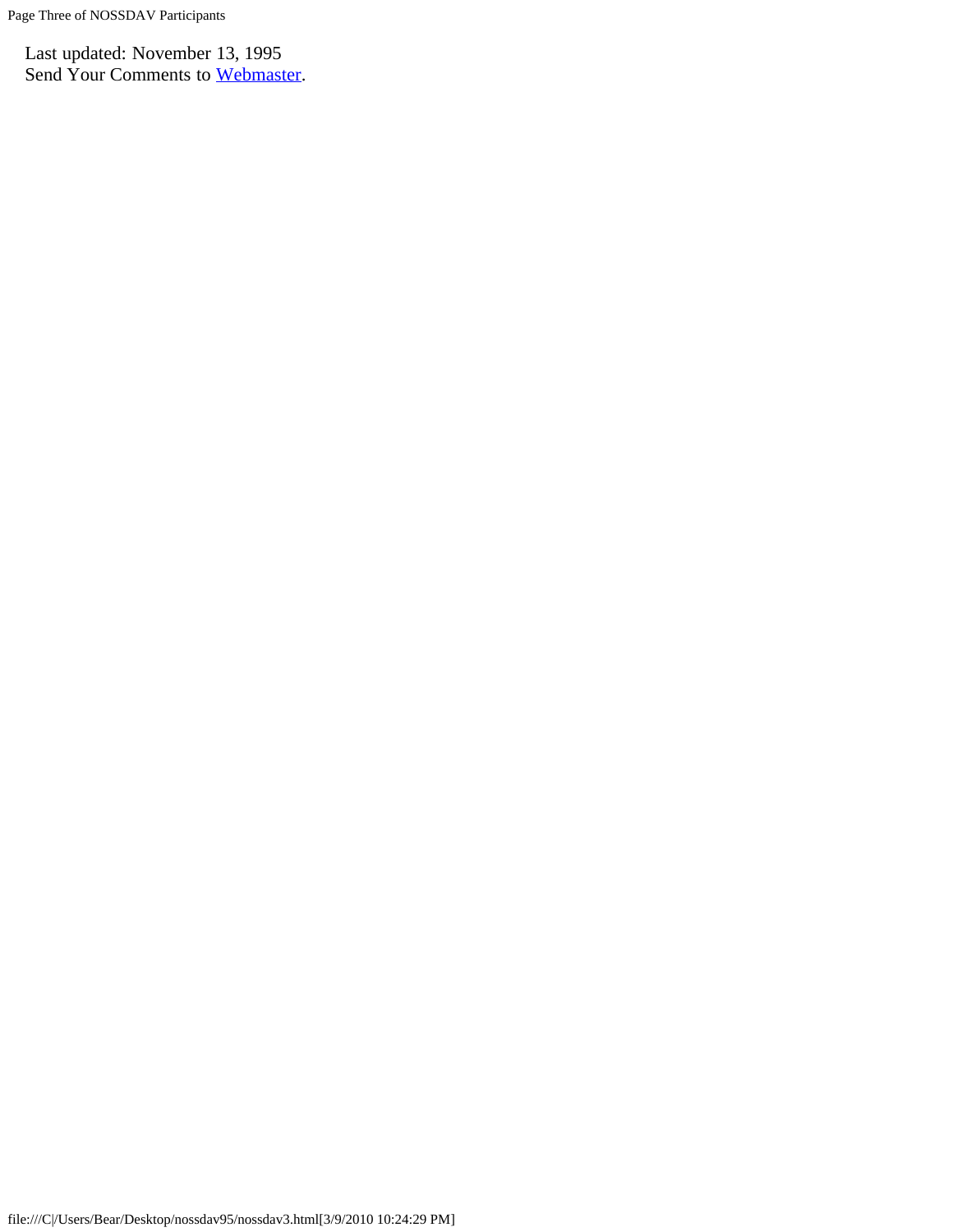# <span id="page-26-0"></span>**NOSSDAV Participants**

# **Page Four**